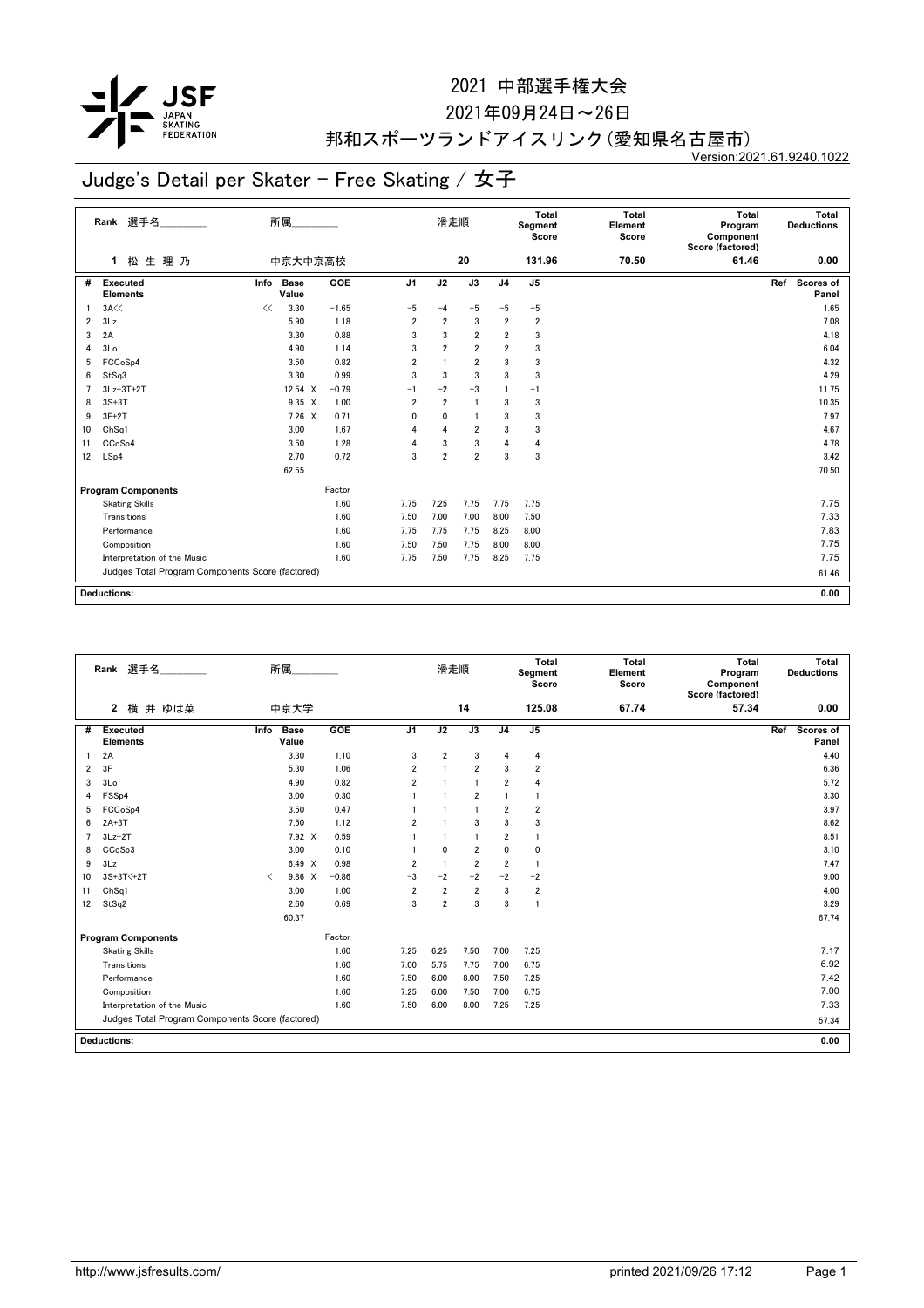

2021年09月24日~26日

## 邦和スポーツランドアイスリンク(愛知県名古屋市)

Version:2021.61.9240.1022

|    | Rank 選手名                                         |                                          | 所属                   |         |                | 滑走順            |                 |                | Total<br>Segment<br>Score | <b>Total</b><br>Element<br>Score | <b>Total</b><br>Program<br>Component<br>Score (factored) | Total<br><b>Deductions</b> |
|----|--------------------------------------------------|------------------------------------------|----------------------|---------|----------------|----------------|-----------------|----------------|---------------------------|----------------------------------|----------------------------------------------------------|----------------------------|
|    | 大庭<br>雅<br>3                                     |                                          | 東海東京FH               |         |                |                | 17              |                | 108.25                    | 55.39                            | 53.86                                                    | 1.00                       |
| #  | Executed<br><b>Elements</b>                      | Info                                     | <b>Base</b><br>Value | GOE     | J <sub>1</sub> | J2             | $\overline{J3}$ | J <sub>4</sub> | J <sub>5</sub>            |                                  |                                                          | Scores of<br>Ref<br>Panel  |
| -1 | 3F<                                              | $\overline{\left\langle \right\rangle }$ | 4.24                 | $-0.85$ | $-2$           | $-2$           | $-2$            | $-3$           | $-2$                      |                                  |                                                          | 3.39                       |
| 2  | $2A+3T$                                          |                                          | 7.50                 | 0.70    | $\overline{2}$ |                | $\overline{2}$  | $\overline{2}$ | $\mathbf{1}$              |                                  |                                                          | 8.20                       |
| 3  | 3S                                               |                                          | 4.30                 | 0.86    | $\overline{2}$ | $\overline{2}$ | $\overline{2}$  | $\overline{2}$ | $\overline{\mathbf{2}}$   |                                  |                                                          | 5.16                       |
| 4  | SSp3                                             |                                          | 2.10                 | 0.14    |                | $\mathbf{0}$   | $\mathbf{0}$    |                |                           |                                  |                                                          | 2.24                       |
| 5  | StSq3                                            |                                          | 3.30                 | 0.77    | 2              | $-1$           | $\overline{2}$  | 3              | 3                         |                                  |                                                          | 4.07                       |
| 6  | 3Lo                                              |                                          | 4.90                 | 0.33    |                | 0              | $\blacksquare$  | $-1$           | $\overline{\mathbf{2}}$   |                                  |                                                          | 5.23                       |
|    | FCSp3                                            |                                          | 2.80                 | 0.56    | 2              | $\mathbf 0$    | $\overline{2}$  | $\overline{2}$ | 3                         |                                  |                                                          | 3.36                       |
| 8  | $2A+3T<$                                         | $\langle$                                | $7.33 \times$        | $-0.67$ | $-2$           | $-2$           | $-2$            | $-2$           | $-1$                      |                                  |                                                          | 6.66                       |
| 9  | $3Lo+2T+2Lo$                                     |                                          | 8.69 X               | 0.16    |                | $\mathbf{0}$   | 0               | 0              | -1                        |                                  |                                                          | 8.85                       |
| 10 | ChSq1                                            |                                          | 3.00                 | 0.67    | $\overline{2}$ | $\mathbf{0}$   | $\overline{1}$  | $\mathbf{1}$   | 3                         |                                  |                                                          | 3.67                       |
| 11 | 3Lz!<<                                           | т.                                       | $2.31 \times$        | $-1.05$ | $-5$           | $-5$           | $-5$            | $-5$           | $-5$                      |                                  |                                                          | 1.26                       |
| 12 | CCoSp3                                           |                                          | 3.00                 | 0.30    | $\overline{2}$ | $\overline{1}$ | -1              | 0              | -1                        |                                  |                                                          | 3.30                       |
|    |                                                  |                                          | 53.47                |         |                |                |                 |                |                           |                                  |                                                          | 55.39                      |
|    | <b>Program Components</b>                        |                                          |                      | Factor  |                |                |                 |                |                           |                                  |                                                          |                            |
|    | <b>Skating Skills</b>                            |                                          |                      | 1.60    | 7.00           | 6.50           | 7.25            | 6.75           | 6.50                      |                                  |                                                          | 6.75                       |
|    | Transitions                                      |                                          |                      | 1.60    | 6.50           | 6.00           | 7.00            | 6.50           | 6.00                      |                                  |                                                          | 6.33                       |
|    | Performance                                      |                                          |                      | 1.60    | 7.00           | 5.75           | 7.00            | 6.75           | 6.50                      |                                  |                                                          | 6.75                       |
|    | Composition                                      |                                          |                      | 1.60    | 7.00           | 6.00           | 6.75            | 7.00           | 6.75                      |                                  |                                                          | 6.83                       |
|    | Interpretation of the Music                      |                                          |                      | 1.60    | 7.25           | 6.00           | 7.50            | 7.00           | 6.75                      |                                  |                                                          | 7.00                       |
|    | Judges Total Program Components Score (factored) |                                          |                      |         |                |                |                 |                |                           |                                  |                                                          | 53.86                      |
|    |                                                  |                                          |                      |         |                |                |                 |                |                           |                                  |                                                          |                            |
|    | <b>Deductions:</b>                               |                                          | 転倒: -1.00 (1)        |         |                |                |                 |                |                           |                                  |                                                          | $-1.00$                    |

|                | 選手名<br>Rank                                      |                               | 所属                   |            |                | 滑走順            |                |                | <b>Total</b><br>Segment<br>Score | <b>Total</b><br>Element<br>Score | <b>Total</b><br>Program<br>Component<br>Score (factored) |     | Total<br><b>Deductions</b> |
|----------------|--------------------------------------------------|-------------------------------|----------------------|------------|----------------|----------------|----------------|----------------|----------------------------------|----------------------------------|----------------------------------------------------------|-----|----------------------------|
|                | 新田谷<br>凜<br>4                                    |                               | 中京大学                 |            |                |                | 19             |                | 107.18                           | 50.18                            | 58.00                                                    |     | 1.00                       |
| #              | Executed<br><b>Elements</b>                      | Info                          | <b>Base</b><br>Value | <b>GOE</b> | J <sub>1</sub> | J2             | J3             | J <sub>4</sub> | J <sub>5</sub>                   |                                  |                                                          | Ref | Scores of<br>Panel         |
|                | 3F!                                              |                               | 5.30                 | 0.71       |                | 1              | $-1$           | $\overline{2}$ | 3                                |                                  |                                                          |     | 6.01                       |
| 2              | 1Lo                                              |                               | 0.50                 | $-0.03$    | 0              | $-1$           | $-1$           | 0              | $-1$                             |                                  |                                                          |     | 0.47                       |
| 3              | 3S                                               |                               | 4.30                 | 0.86       |                | $\overline{2}$ | $\overline{2}$ | $\overline{2}$ | 3                                |                                  |                                                          |     | 5.16                       |
| 4              | FSSp3                                            |                               | 2.60                 | 0.26       |                |                |                |                | 3                                |                                  |                                                          |     | 2.86                       |
| 5              | 2A                                               |                               | 3.30                 | 0.66       | $\overline{2}$ |                | $\overline{2}$ | $\overline{2}$ | $\overline{2}$                   |                                  |                                                          |     | 3.96                       |
| 6              | $3Lz + 2T$                                       |                               | $7.92 \times$        | 1.57       | $\overline{2}$ | 1              | 3              | 3              | 3                                |                                  |                                                          |     | 9.49                       |
| $\overline{7}$ | 3Lz<                                             | $\overline{\left( \right. }%$ | 5.19 X               | $-2.36$    | $-5$           | $-5$           | $-5$           | $-5$           | $-5$                             |                                  |                                                          |     | 2.83                       |
| 8              | $2A+2T$                                          |                               | $5.06 \t X$          | $-0.44$    | $-1$           | $-2$           | $-1$           | -1             | $-2$                             |                                  |                                                          |     | 4.62                       |
| 9              | StSq2                                            |                               | 2.60                 | 0.61       | $\overline{2}$ |                | $\overline{2}$ | 3              | 3                                |                                  |                                                          |     | 3.21                       |
| 10             | ChSq1                                            |                               | 3.00                 | 0.83       |                |                | $\overline{2}$ | $\overline{2}$ | $\overline{2}$                   |                                  |                                                          |     | 3.83                       |
| 11             | LSp4                                             |                               | 2.70                 | 0.72       | $\overline{2}$ |                | 3              | 3              | 3                                |                                  |                                                          |     | 3.42                       |
| 12             | CCoSp4                                           |                               | 3.50                 | 0.82       | $\overline{2}$ | $\overline{1}$ | $\overline{2}$ | 3              | 3                                |                                  |                                                          |     | 4.32                       |
|                |                                                  |                               | 45.97                |            |                |                |                |                |                                  |                                  |                                                          |     | 50.18                      |
|                | <b>Program Components</b>                        |                               |                      | Factor     |                |                |                |                |                                  |                                  |                                                          |     |                            |
|                | <b>Skating Skills</b>                            |                               |                      | 1.60       | 6.75           | 6.75           | 7.50           | 7.25           | 7.00                             |                                  |                                                          |     | 7.00                       |
|                | Transitions                                      |                               |                      | 1.60       | 6.50           | 6.75           | 7.50           | 7.50           | 7.00                             |                                  |                                                          |     | 7.08                       |
|                | Performance                                      |                               |                      | 1.60       | 7.25           | 6.50           | 7.00           | 8.25           | 7.50                             |                                  |                                                          |     | 7.25                       |
|                | Composition                                      |                               |                      | 1.60       | 7.25           | 6.75           | 7.25           | 8.00           | 7.75                             |                                  |                                                          |     | 7.42                       |
|                | Interpretation of the Music                      |                               |                      | 1.60       | 7.25           | 6.50           | 7.75           | 8.00           | 7.50                             |                                  |                                                          |     | 7.50                       |
|                | Judges Total Program Components Score (factored) |                               |                      |            |                |                |                |                |                                  |                                  |                                                          |     | 58.00                      |
|                | <b>Deductions:</b>                               |                               | 転倒: -1.00 (1)        |            |                |                |                |                |                                  |                                  |                                                          |     | $-1.00$                    |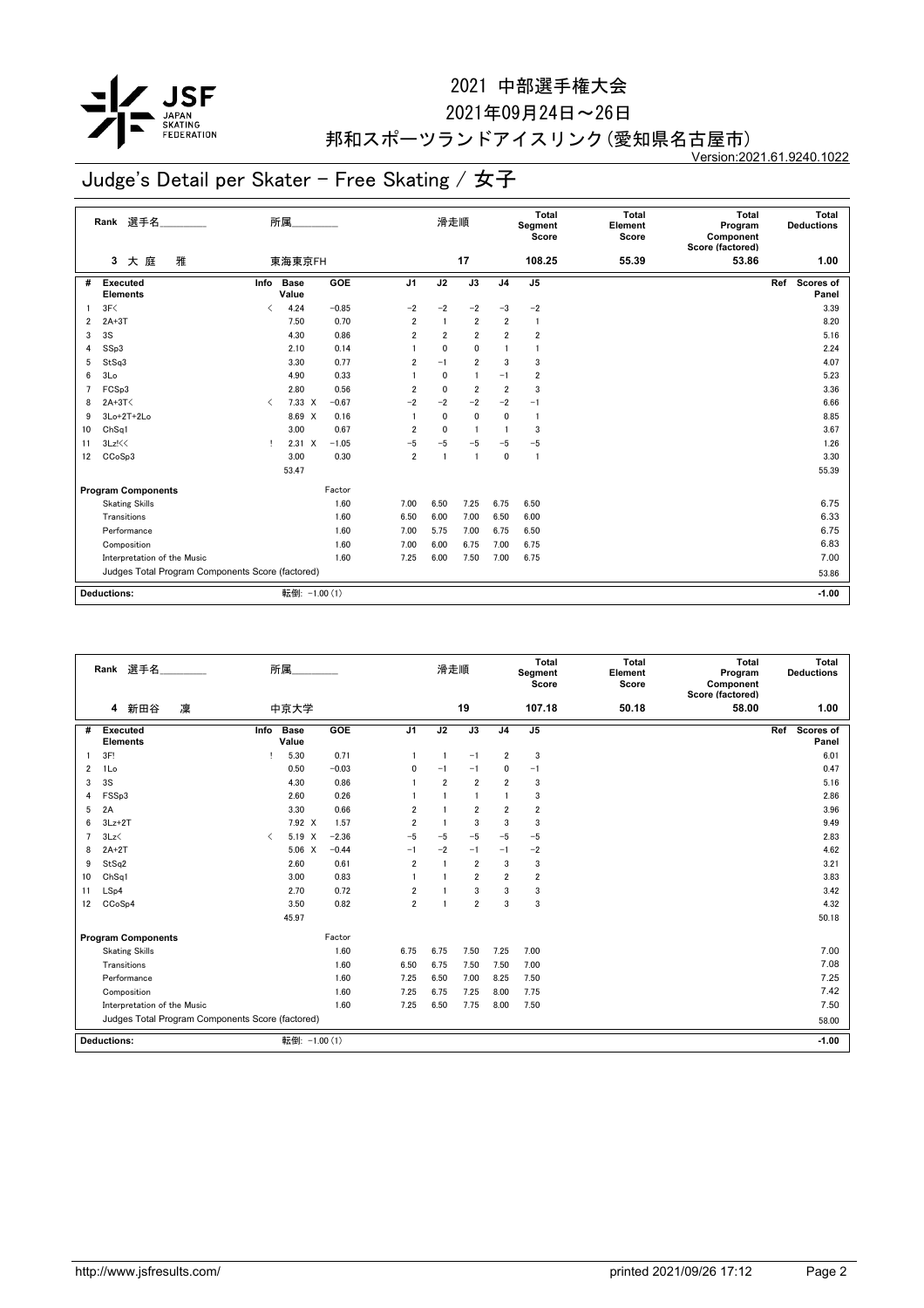

#### 2021年09月24日~26日

## 邦和スポーツランドアイスリンク(愛知県名古屋市)

Version:2021.61.9240.1022

|                         | 選手名<br>Rank                                      |                               | 所属                   |            |                | 滑走順            |                         |                         | Total<br>Segment<br>Score | Total<br>Element<br>Score | Total<br>Program<br>Component<br>Score (factored) | Total<br><b>Deductions</b> |
|-------------------------|--------------------------------------------------|-------------------------------|----------------------|------------|----------------|----------------|-------------------------|-------------------------|---------------------------|---------------------------|---------------------------------------------------|----------------------------|
|                         | 荒木菜那<br>5                                        |                               | 中京大学                 |            |                |                | 18                      |                         | 103.88                    | 54.48                     | 52.40                                             | 3.00                       |
| #                       | <b>Executed</b><br><b>Elements</b>               | Info                          | <b>Base</b><br>Value | <b>GOE</b> | J1             | J2             | J3                      | J <sub>4</sub>          | J <sub>5</sub>            |                           |                                                   | Ref<br>Scores of<br>Panel  |
| -1                      | 3Lz                                              |                               | 5.90                 | 1.97       | 3              | 3              | $\overline{2}$          | $\overline{4}$          | 4                         |                           |                                                   | 7.87                       |
| $\overline{\mathbf{2}}$ | 3Lo                                              |                               | 4.90                 | 1.14       | 2              | $\overline{2}$ | $\overline{\mathbf{2}}$ | 3                       | 3                         |                           |                                                   | 6.04                       |
| 3                       | 3S                                               |                               | 4.30                 | 0.57       |                | $\overline{2}$ | $\blacksquare$          |                         | $\overline{2}$            |                           |                                                   | 4.87                       |
| 4                       | FSS <sub>p4</sub>                                |                               | 3.00                 | 0.70       | $\overline{2}$ | -1             | 3                       | $\overline{2}$          | 3                         |                           |                                                   | 3.70                       |
| 5                       | 3F<                                              | $\overline{\left( \right. }%$ | 4.24                 | $-2.12$    | $-5$           | $-5$           | $-5$                    | $-5$                    | $-5$                      |                           |                                                   | 2.12                       |
| 6                       | $2A+3T<$                                         | $\overline{\left( \right. }%$ | $7.33 \times$        | $-0.67$    | $-2$           | $-2$           | $-3$                    | $-1$                    | $-2$                      |                           |                                                   | 6.66                       |
| 7                       | 3T                                               |                               | 4.62 $\times$        | $-2.10$    | $-5$           | $-5$           | $-5$                    | $-5$                    | $-5$                      |                           |                                                   | 2.52                       |
| 8                       | FCCoSp4                                          |                               | 3.50                 | 0.00       | $-1$           | $\mathbf{0}$   | 0                       | 0                       | $\mathbf 0$               |                           |                                                   | 3.50                       |
| 9                       | StSq2                                            |                               | 2.60                 | 0.26       |                |                | 1                       | -1                      | $\mathbf{1}$              |                           |                                                   | 2.86                       |
| 10                      | ChSq1                                            |                               | 3.00                 | 0.33       |                |                |                         | 0                       | $\mathbf 0$               |                           |                                                   | 3.33                       |
| 11                      | 2A+2T+2Lo                                        |                               | 6.93 X               | 0.11       |                | $\mathbf{0}$   |                         | 0                       | $\mathbf 0$               |                           |                                                   | 7.04                       |
| 12                      | CCoSp4                                           |                               | 3.50                 | 0.47       | 2              | -1             | $\blacksquare$          | $\overline{\mathbf{1}}$ | $\overline{2}$            |                           |                                                   | 3.97                       |
|                         |                                                  |                               | 53.82                |            |                |                |                         |                         |                           |                           |                                                   | 54.48                      |
|                         | <b>Program Components</b>                        |                               |                      | Factor     |                |                |                         |                         |                           |                           |                                                   |                            |
|                         | <b>Skating Skills</b>                            |                               |                      | 1.60       | 6.75           | 6.75           | 7.00                    | 6.75                    | 7.00                      |                           |                                                   | 6.83                       |
|                         | Transitions                                      |                               |                      | 1.60       | 6.25           | 6.00           | 6.75                    | 5.50                    | 6.25                      |                           |                                                   | 6.17                       |
|                         | Performance                                      |                               |                      | 1.60       | 6.50           | 6.50           | 6.75                    | 6.25                    | 6.50                      |                           |                                                   | 6.50                       |
|                         | Composition                                      |                               |                      | 1.60       | 6.75           | 6.25           | 7.00                    | 5.75                    | 6.75                      |                           |                                                   | 6.58                       |
|                         | Interpretation of the Music                      |                               |                      | 1.60       | 6.50           | 6.50           | 7.25                    | 5.50                    | 7.00                      |                           |                                                   | 6.67                       |
|                         | Judges Total Program Components Score (factored) |                               |                      |            |                |                |                         |                         |                           |                           |                                                   | 52.40                      |
|                         |                                                  |                               |                      |            |                |                |                         |                         |                           |                           |                                                   |                            |
|                         | <b>Deductions:</b>                               |                               | 演技時間: -1.00          |            |                |                |                         |                         | 転倒: - 2.00 (2)            |                           |                                                   | $-3.00$                    |

|                | 選手名<br>Rank                                      |                                          | 所属                   |         |                | 滑走順            |                |                | Total<br>Segment<br>Score | <b>Total</b><br>Element<br>Score | Total<br>Program<br>Component<br>Score (factored) | Total<br><b>Deductions</b> |
|----------------|--------------------------------------------------|------------------------------------------|----------------------|---------|----------------|----------------|----------------|----------------|---------------------------|----------------------------------|---------------------------------------------------|----------------------------|
|                | 井祐香<br>6<br>酒                                    |                                          | 中京大学                 |         |                |                | 9              |                | 96.19                     | 49.79                            | 46.40                                             | 0.00                       |
| #              | Executed<br><b>Elements</b>                      | Info                                     | <b>Base</b><br>Value | GOE     | J <sub>1</sub> | J2             | J3             | J <sub>4</sub> | J <sub>5</sub>            |                                  |                                                   | Scores of<br>Ref<br>Panel  |
|                | $3Lz2 + 2T$                                      |                                          | 6.02                 | $-1.42$ | $-3$           | $-3$           | $-4$           | $-1$           | $-3$                      |                                  |                                                   | 4.60                       |
| 2              | 3Fq                                              | a                                        | 5.30                 | $-1.06$ | $-2$           | $-2$           | $-2$           | $-2$           | $-1$                      |                                  |                                                   | 4.24                       |
| 3              | 3Lo<                                             | $\overline{\left\langle \right\rangle }$ | 3.92                 | $-0.91$ | $-2$           | $-2$           | $-3$           | $-3$           | $-1$                      |                                  |                                                   | 3.01                       |
| 4              | 2A                                               |                                          | 3.30                 | 0.33    |                | $\overline{1}$ | $\overline{1}$ | $\overline{2}$ | $\overline{1}$            |                                  |                                                   | 3.63                       |
| 5              | FSS <sub>p4</sub>                                |                                          | 3.00                 | 0.20    |                |                | -1             | $\mathbf{0}$   | $\Omega$                  |                                  |                                                   | 3.20                       |
| 6              | Ch <sub>Sq1</sub>                                |                                          | 3.00                 | 0.00    |                | $-1$           | $\mathbf 0$    | $\overline{2}$ | $-1$                      |                                  |                                                   | 3.00                       |
| $\overline{7}$ | 3Lz!                                             |                                          | 6.49 X               | $-0.79$ | 0              | $-1$           | $-3$           | $-2$           | $-1$                      |                                  |                                                   | 5.70                       |
| 8              | $2A+3T<$                                         | $\overline{\left( \right. }%$            | $7.33 \times$        | $-1.01$ | $-3$           | $-3$           | $-3$           | $-2$           | $-3$                      |                                  |                                                   | 6.32                       |
| 9              | LSp3                                             |                                          | 2.40                 | 0.24    |                |                | 0              | $\overline{1}$ | $\overline{2}$            |                                  |                                                   | 2.64                       |
| 10             | StSq2                                            |                                          | 2.60                 | 0.26    |                |                | -1             | $\overline{2}$ | -1                        |                                  |                                                   | 2.86                       |
| 11             | 3S<+2T+2Lo                                       | $\langle$                                | 7.08 X               | $-0.57$ | $-2$           | $-2$           | $-4$           | $-1$           | $-1$                      |                                  |                                                   | 6.51                       |
| 12             | CCoSp4                                           |                                          | 3.50                 | 0.58    | $\overline{2}$ | $\mathbf{0}$   | $\blacksquare$ | $\overline{2}$ | $\overline{2}$            |                                  |                                                   | 4.08                       |
|                |                                                  |                                          | 53.94                |         |                |                |                |                |                           |                                  |                                                   | 49.79                      |
|                | <b>Program Components</b>                        |                                          |                      | Factor  |                |                |                |                |                           |                                  |                                                   |                            |
|                | <b>Skating Skills</b>                            |                                          |                      | 1.60    | 6.00           | 5.75           | 6.00           | 6.25           | 5.75                      |                                  |                                                   | 5.92                       |
|                | Transitions                                      |                                          |                      | 1.60    | 5.75           | 5.25           | 5.75           | 6.50           | 5.25                      |                                  |                                                   | 5.58                       |
|                | Performance                                      |                                          |                      | 1.60    | 6.00           | 5.25           | 6.00           | 6.25           | 5.50                      |                                  |                                                   | 5.83                       |
|                | Composition                                      |                                          |                      | 1.60    | 6.00           | 5.00           | 5.50           | 6.00           | 5.75                      |                                  |                                                   | 5.75                       |
|                | Interpretation of the Music                      |                                          |                      | 1.60    | 6.25           | 5.25           | 5.75           | 6.50           | 5.75                      |                                  |                                                   | 5.92                       |
|                | Judges Total Program Components Score (factored) |                                          |                      |         |                |                |                |                |                           |                                  |                                                   | 46.40                      |
|                | <b>Deductions:</b>                               |                                          |                      |         |                |                |                |                |                           |                                  |                                                   | 0.00                       |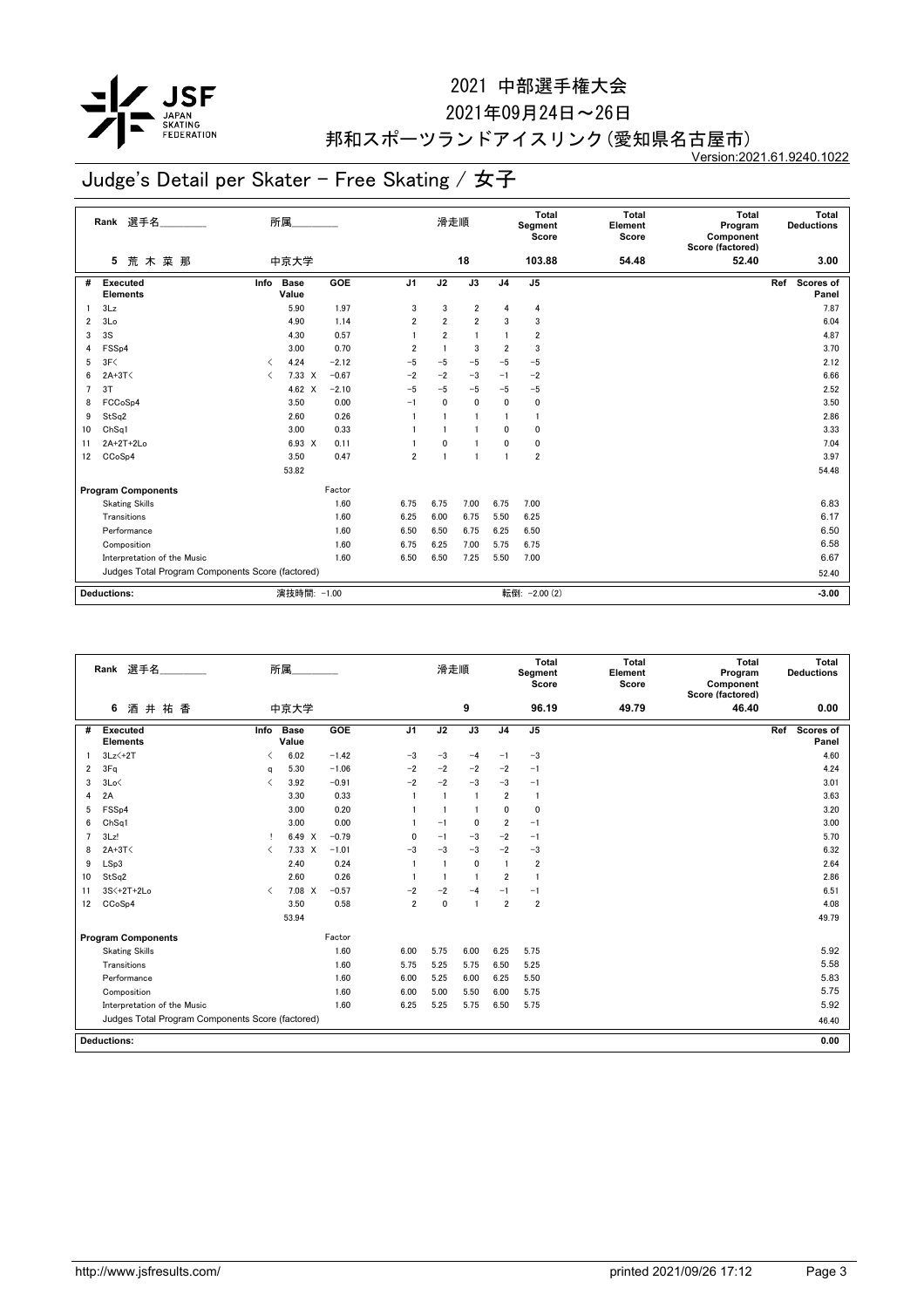

#### 2021年09月24日~26日

## 邦和スポーツランドアイスリンク(愛知県名古屋市)

Version:2021.61.9240.1022

|    | 選手名_________<br>Rank                             |                                          | 所属                   |         |                | 滑走順            |              |                | Total<br>Segment<br>Score | <b>Total</b><br>Element<br>Score | Total<br>Program<br>Component<br>Score (factored) | Total<br><b>Deductions</b> |
|----|--------------------------------------------------|------------------------------------------|----------------------|---------|----------------|----------------|--------------|----------------|---------------------------|----------------------------------|---------------------------------------------------|----------------------------|
|    | 山下真瑚<br>$\overline{7}$                           |                                          | 中京大学                 |         |                |                | 15           |                | 91.98                     | 41.84                            | 52.14                                             | 2.00                       |
| #  | <b>Executed</b><br><b>Elements</b>               | Info                                     | <b>Base</b><br>Value | GOE     | J <sub>1</sub> | J2             | J3           | J <sub>4</sub> | J <sub>5</sub>            |                                  |                                                   | Scores of<br>Ref<br>Panel  |
|    | 3Lz                                              | $\overline{\left\langle \right\rangle }$ | 4.72                 | $-2.36$ | $-5$           | $-5$           | $-5$         | $-5$           | $-5$                      |                                  |                                                   | 2.36                       |
| 2  | 3F <sub>1</sub>                                  |                                          | 4.24                 | $-2.12$ | $-5$           | $-5$           | $-5$         | $-5$           | $-5$                      |                                  |                                                   | 2.12                       |
| 3  | 3Lo<                                             | $\overline{\left( \right. }%$            | 3.92                 | $-1.05$ | $-2$           | $-2$           | $-3$         | $-3$           | $-3$                      |                                  |                                                   | 2.87                       |
| 4  | 2A                                               |                                          | 3.30                 | 0.11    | -1             | $\mathbf{0}$   | -1           | $\mathbf{0}$   | 0                         |                                  |                                                   | 3.41                       |
| 5  | SSp3                                             |                                          | 2.10                 | 0.35    | $\overline{2}$ |                | $\mathbf{1}$ | $\overline{2}$ | $\overline{2}$            |                                  |                                                   | 2.45                       |
| 6  | FCSp3                                            |                                          | 2.80                 | 0.09    | -1             | $\mathbf{0}$   | 0            | $\mathbf{0}$   | -1                        |                                  |                                                   | 2.89                       |
| 7  | $3Lz$ +2T+2Ta                                    | $\overline{\left\langle \right\rangle }$ | 8.05 X               | $-2.20$ | $-5$           | $-4$           | $-5$         | $-5$           | $-4$                      |                                  |                                                   | 5.85                       |
| 8  | $2A+3T<$                                         | $\langle$                                | $7.33 \times$        | $-0.56$ | $-2$           | $-1$           | $-1$         | $-2$           | $-2$                      |                                  |                                                   | 6.77                       |
| 9  | StSq3                                            |                                          | 3.30                 | 0.33    | $\overline{1}$ |                | 0            | $\overline{2}$ | $\overline{1}$            |                                  |                                                   | 3.63                       |
| 10 | CCoSp3                                           |                                          | 3.00                 | 0.30    |                | $\overline{1}$ | $\mathbf{1}$ | $\overline{1}$ | 0                         |                                  |                                                   | 3.30                       |
| 11 | 3S<                                              | $\overline{\left( \right. }%$            | 3.78 X               | $-0.92$ | $-3$           | $-2$           | $-2$         | $-3$           | $-3$                      |                                  |                                                   | 2.86                       |
| 12 | ChSq1                                            |                                          | 3.00                 | 0.33    | $\overline{1}$ | 0              | -1           | $\overline{1}$ | $\mathbf 0$               |                                  |                                                   | 3.33                       |
|    |                                                  |                                          | 49.54                |         |                |                |              |                |                           |                                  |                                                   | 41.84                      |
|    | <b>Program Components</b>                        |                                          |                      | Factor  |                |                |              |                |                           |                                  |                                                   |                            |
|    | <b>Skating Skills</b>                            |                                          |                      | 1.60    | 7.25           | 6.25           | 6.50         | 6.25           | 7.25                      |                                  |                                                   | 6.67                       |
|    | Transitions                                      |                                          |                      | 1.60    | 6.50           | 6.00           | 6.50         | 6.50           | 7.00                      |                                  |                                                   | 6.50                       |
|    | Performance                                      |                                          |                      | 1.60    | 6.50           | 6.00           | 6.00         | 6.00           | 6.75                      |                                  |                                                   | 6.17                       |
|    | Composition                                      |                                          |                      | 1.60    | 7.00           | 6.25           | 6.75         | 6.25           | 7.50                      |                                  |                                                   | 6.67                       |
|    | Interpretation of the Music                      |                                          |                      | 1.60    | 6.75           | 6.25           | 6.75         | 6.25           | 7.25                      |                                  |                                                   | 6.58                       |
|    | Judges Total Program Components Score (factored) |                                          |                      |         |                |                |              |                |                           | 52.14                            |                                                   |                            |
|    |                                                  |                                          |                      |         |                |                |              |                |                           |                                  |                                                   |                            |
|    | <b>Deductions:</b>                               |                                          | 転倒: - 2.00 (2)       |         |                |                |              |                |                           |                                  |                                                   | $-2.00$                    |

|                | 選手名<br>Rank                                      |          | 所属                   |            |                | 滑走順          |                |                | Total<br>Segment<br>Score | <b>Total</b><br>Element<br>Score | Total<br>Program<br>Component<br>Score (factored) | Total<br><b>Deductions</b> |
|----------------|--------------------------------------------------|----------|----------------------|------------|----------------|--------------|----------------|----------------|---------------------------|----------------------------------|---------------------------------------------------|----------------------------|
|                | 8<br>永<br>田 絵美莉                                  |          | 中京大学                 |            |                |              | 7              |                | 89.91                     | 46.44                            | 43.47                                             | 0.00                       |
| #              | <b>Executed</b><br><b>Elements</b>               | Info     | <b>Base</b><br>Value | <b>GOE</b> | J <sub>1</sub> | J2           | J3             | J <sub>4</sub> | J <sub>5</sub>            |                                  |                                                   | Scores of<br>Ref<br>Panel  |
|                | 3F                                               |          | 5.30                 | 0.88       |                | -1           | $\overline{2}$ | $\overline{2}$ | $\overline{2}$            |                                  |                                                   | 6.18                       |
| 2              | 3Lz                                              |          | 5.90                 | 0.20       |                | 0            | 1              | 0              | $-1$                      |                                  |                                                   | 6.10                       |
| 3              | $3F+2T$                                          |          | 6.60                 | 0.00       | 0              | $\mathbf{0}$ | -1             | $\mathbf{0}$   | 0                         |                                  |                                                   | 6.60                       |
| 4              | CCoSp2V                                          |          | 1.88                 | $-0.50$    | $-2$           | $-1$         | $-3$           | $-3$           | $-3$                      |                                  |                                                   | 1.38                       |
| 5              | $3Sq+2T$                                         | $\alpha$ | 5.60                 | $-0.72$    | $-2$           | $-2$         | $-1$           | $-2$           | $-1$                      |                                  |                                                   | 4.88                       |
| 6              | ChSq1                                            |          | 3.00                 | 0.00       | $\mathbf{0}$   | $\mathbf{0}$ | $\overline{1}$ | $\mathbf{0}$   | $-1$                      |                                  |                                                   | 3.00                       |
| $\overline{7}$ | 3S                                               |          | 4.73 X               | $-0.43$    | $-1$           | 0            | $-1$           | $-1$           | $-1$                      |                                  |                                                   | 4.30                       |
| 8              | 2A                                               |          | $3.63 \times$        | 0.00       | 0              | 0            | 0              | $\mathbf 0$    | $\mathbf 0$               |                                  |                                                   | 3.63                       |
| 9              | FSSp3                                            |          | 2.60                 | 0.00       | 0              | $\Omega$     | 0              | $-1$           | 0                         |                                  |                                                   | 2.60                       |
| 10             | StSq2                                            |          | 2.60                 | 0.09       | 0              | 0            | 1              | $\mathbf 0$    | $\mathbf{1}$              |                                  |                                                   | 2.69                       |
| 11             | 2A                                               |          | $3.63 \times$        | 0.00       | 0              | 0            | 0              |                | 0                         |                                  |                                                   | 3.63                       |
| 12             | LSp1                                             |          | 1.50                 | $-0.05$    | $-1$           | 0            | 0              | $\mathbf{0}$   | $-2$                      |                                  |                                                   | 1.45                       |
|                |                                                  |          | 46.97                |            |                |              |                |                |                           |                                  |                                                   | 46.44                      |
|                | <b>Program Components</b>                        |          |                      | Factor     |                |              |                |                |                           |                                  |                                                   |                            |
|                | <b>Skating Skills</b>                            |          |                      | 1.60       | 5.75           | 5.25         | 6.00           | 5.75           | 5.50                      |                                  |                                                   | 5.67                       |
|                | Transitions                                      |          |                      | 1.60       | 5.50           | 5.00         | 5.75           | 5.25           | 5.00                      |                                  |                                                   | 5.25                       |
|                | Performance                                      |          |                      | 1.60       | 5.75           | 5.25         | 5.50           | 5.25           | 5.25                      |                                  |                                                   | 5.33                       |
|                | Composition                                      |          |                      | 1.60       | 5.75           | 5.25         | 6.00           | 5.00           | 5.25                      |                                  |                                                   | 5.42                       |
|                | Interpretation of the Music                      |          |                      | 1.60       | 5.50           | 5.25         | 5.75           | 5.50           | 5.50                      |                                  |                                                   | 5.50                       |
|                | Judges Total Program Components Score (factored) |          |                      |            |                |              |                |                |                           |                                  |                                                   | 43.47                      |
|                | <b>Deductions:</b>                               |          |                      |            |                |              |                |                |                           |                                  |                                                   | 0.00                       |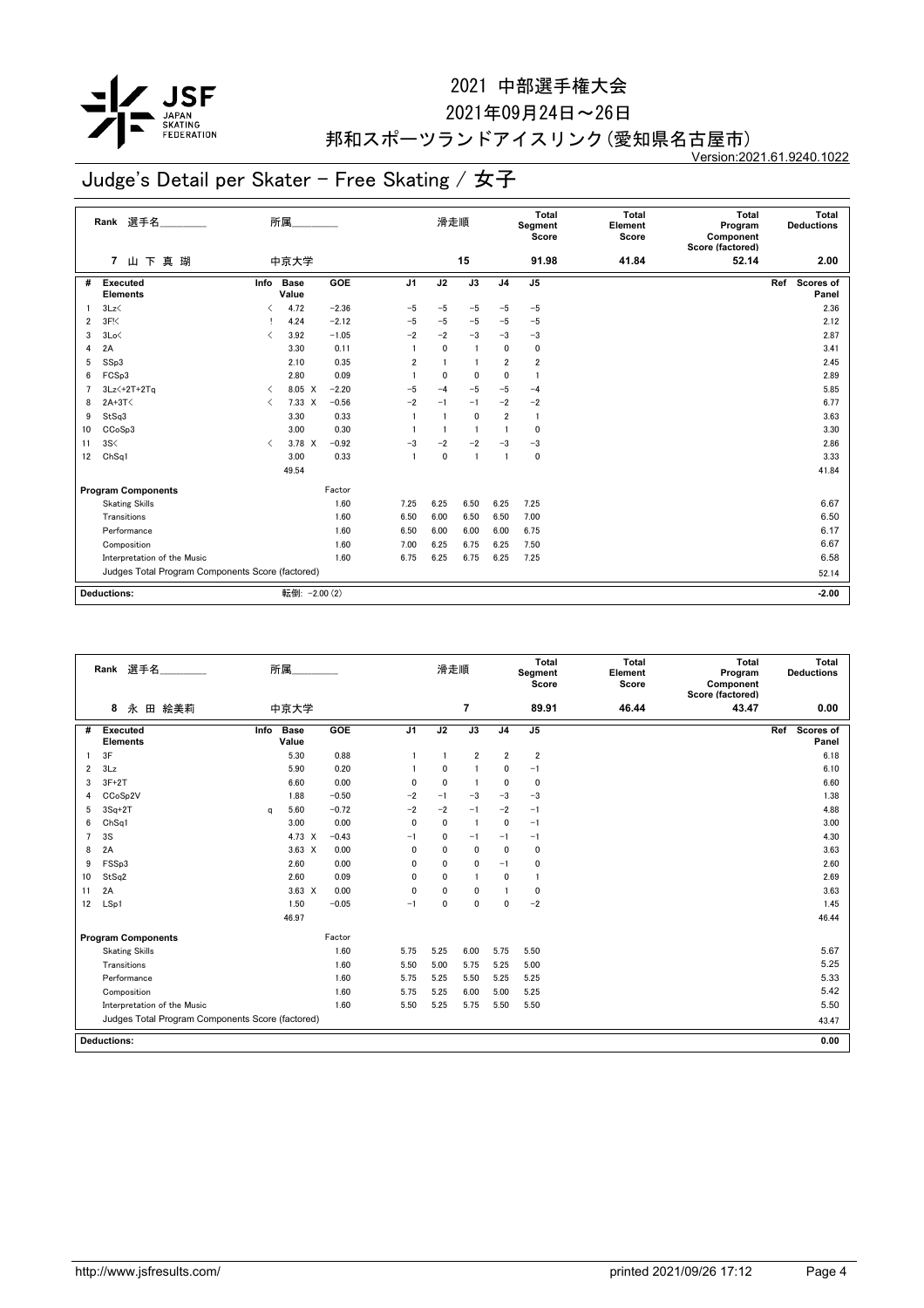

2021年09月24日~26日

## 邦和スポーツランドアイスリンク(愛知県名古屋市)

Version:2021.61.9240.1022

|    | Rank 選手名                                         |              | 所属                   |            |                | 滑走順            |                 |                         | Total<br>Segment<br>Score | <b>Total</b><br>Element<br>Score | <b>Total</b><br>Program<br>Component<br>Score (factored) | Total<br><b>Deductions</b> |
|----|--------------------------------------------------|--------------|----------------------|------------|----------------|----------------|-----------------|-------------------------|---------------------------|----------------------------------|----------------------------------------------------------|----------------------------|
|    | 浦松千聖<br>9                                        |              | 中京大学                 |            |                |                | 13              |                         | 89.26                     | 43.39                            | 47.87                                                    | 2.00                       |
| #  | Executed<br><b>Elements</b>                      | Info         | <b>Base</b><br>Value | <b>GOE</b> | J <sub>1</sub> | J2             | $\overline{J3}$ | J <sub>4</sub>          | J <sub>5</sub>            |                                  |                                                          | Scores of<br>Ref<br>Panel  |
|    | 3Lz!+3T<                                         |              | 9.26                 | $-2.95$    | $-5$           | $-5$           | $-5$            | $-5$                    | $-5$                      |                                  |                                                          | 6.31                       |
| 2  | $2A+3Tq$                                         | a            | 7.50                 | $-2.10$    | $-5$           | $-5$           | $-5$            | $-5$                    | $-5$                      |                                  |                                                          | 5.40                       |
| 3  | 2S                                               |              | 1.30                 | 0.00       | $-1$           | 0              | 0               | 0                       | $\mathbf 0$               |                                  |                                                          | 1.30                       |
| 4  | 2F!                                              | $\mathbf{I}$ | 1.80                 | $-0.90$    | $-5$           | $-5$           | $-5$            | $-5$                    | $-4$                      |                                  |                                                          | 0.90                       |
| 5  | FSSp3                                            |              | 2.60                 | 0.35       | $\mathbf{1}$   | $\overline{1}$ | $\overline{2}$  | $-1$                    | $\overline{\mathbf{2}}$   |                                  |                                                          | 2.95                       |
| 6  | $3Lz + 2T$                                       |              | 7.92 X               | 0.00       | 0              | $\mathbf{0}$   | $\blacksquare$  | $\mathbf{0}$            | $\mathbf 0$               |                                  |                                                          | 7.92                       |
| 7  | 2Lo                                              |              | $1.87 \t X$          | $-0.79$    | $-5$           | $-4$           | $-5$            | $-5$                    | $-3$                      |                                  |                                                          | 1.08                       |
| 8  | CCoSp4                                           |              | 3.50                 | 0.58       | $\overline{2}$ |                | $\overline{2}$  | $\overline{1}$          | 3                         |                                  |                                                          | 4.08                       |
| 9  | StSq2                                            |              | 2.60                 | 0.35       |                | $\mathbf{0}$   | $\overline{2}$  | $\overline{2}$          | $\overline{1}$            |                                  |                                                          | 2.95                       |
| 10 | ChSq1                                            |              | 3.00                 | 0.50       |                | $\mathbf{0}$   | $\overline{2}$  | $\overline{1}$          | $\mathbf{1}$              |                                  |                                                          | 3.50                       |
| 11 | 2A                                               |              | $3.63 \times$        | 0.22       | 0              |                | 0               | -1                      | $\mathbf{1}$              |                                  |                                                          | 3.85                       |
| 12 | LSp4                                             |              | 2.70                 | 0.45       | 2              | 1              | $\overline{2}$  | $\overline{\mathbf{1}}$ | $\overline{2}$            |                                  |                                                          | 3.15                       |
|    |                                                  |              | 47.68                |            |                |                |                 |                         |                           |                                  |                                                          | 43.39                      |
|    | <b>Program Components</b>                        |              |                      | Factor     |                |                |                 |                         |                           |                                  |                                                          |                            |
|    | <b>Skating Skills</b>                            |              |                      | 1.60       | 6.25           | 6.00           | 6.50            | 6.25                    | 6.25                      |                                  |                                                          | 6.25                       |
|    | Transitions                                      |              |                      | 1.60       | 5.75           | 5.00           | 6.50            | 6.50                    | 6.25                      |                                  |                                                          | 6.17                       |
|    | Performance                                      |              |                      | 1.60       | 5.50           | 5.25           | 5.25            | 5.50                    | 6.00                      |                                  |                                                          | 5.42                       |
|    | Composition                                      |              |                      | 1.60       | 6.00           | 5.25           | 6.00            | 6.00                    | 6.50                      |                                  |                                                          | 6.00                       |
|    | Interpretation of the Music                      |              |                      | 1.60       | 5.75           | 5.25           | 6.50            | 6.25                    | 6.25                      |                                  |                                                          | 6.08                       |
|    | Judges Total Program Components Score (factored) |              |                      |            |                |                |                 |                         |                           |                                  |                                                          | 47.87                      |
|    |                                                  |              |                      |            |                |                |                 |                         |                           |                                  |                                                          |                            |
|    | <b>Deductions:</b>                               |              | 転倒: - 2.00 (2)       |            |                |                |                 |                         |                           |                                  |                                                          | $-2.00$                    |

|                | 選手名<br>Rank                                      |      | 所属                   |         |                | 滑走順          |                |                | Total<br>Segment<br>Score | <b>Total</b><br>Element<br>Score | <b>Total</b><br>Program<br>Component<br>Score (factored) | Total<br><b>Deductions</b>       |
|----------------|--------------------------------------------------|------|----------------------|---------|----------------|--------------|----------------|----------------|---------------------------|----------------------------------|----------------------------------------------------------|----------------------------------|
|                | 渡辺真央<br>10                                       |      | 中京大学                 |         |                |              | 11             |                | 85.59                     | 40.05                            | 46.54                                                    | 1.00                             |
| #              | Executed<br><b>Elements</b>                      | Info | <b>Base</b><br>Value | GOE     | J <sub>1</sub> | J2           | J3             | J <sub>4</sub> | J <sub>5</sub>            |                                  |                                                          | <b>Scores of</b><br>Ref<br>Panel |
|                | $3Lo+2T$                                         |      | 6.20                 | 0.49    |                | $\mathbf{1}$ | $\overline{2}$ |                | $\overline{1}$            |                                  |                                                          | 6.69                             |
| $\overline{2}$ | 3T                                               |      | 4.20                 | $-2.10$ | $-5$           | $-5$         | $-5$           | $-5$           | $-5$                      |                                  |                                                          | 2.10                             |
| 3              | FCSp3                                            |      | 2.80                 | $-0.09$ | 0              | $-1$         | $\mathbf{0}$   | $-1$           | $\overline{1}$            |                                  |                                                          | 2.71                             |
| 4              | $3T+2T$                                          |      | 5.50                 | 0.00    | 0              | 0            |                | $\mathbf{0}$   | $\mathbf{0}$              |                                  |                                                          | 5.50                             |
| 5              | 2A                                               |      | 3.30                 | 0.11    |                | 0            |                | $\Omega$       | $\mathbf{0}$              |                                  |                                                          | 3.41                             |
| 6              | LSp3                                             |      | 2.40                 | 0.24    |                |              |                | $\overline{2}$ | $\mathbf{1}$              |                                  |                                                          | 2.64                             |
| $\overline{7}$ | $2A+2Lo$                                         |      | 5.50 X               | $-0.22$ | $-1$           | $\Omega$     | $\Omega$       | $-1$           | $-1$                      |                                  |                                                          | 5.28                             |
| 8              | ChSq1                                            |      | 3.00                 | 0.17    | 0              |              |                | $\mathbf{0}$   | $\mathbf 0$               |                                  |                                                          | 3.17                             |
| 9              | 2F                                               |      | 1.98 X               | 0.00    | 0              | 0            |                | $-1$           | 0                         |                                  |                                                          | 1.98                             |
| 10             | StSq2                                            |      | 2.60                 | 0.00    | 0              | 0            | $\mathbf{0}$   | $\mathbf{0}$   | $\mathbf 0$               |                                  |                                                          | 2.60                             |
| 11             | 2S<<                                             | <<   | 0.44 X               | $-0.20$ | $-5$           | $-5$         | $-5$           | $-5$           | $-5$                      |                                  |                                                          | 0.24                             |
| 12             | FCCoSp4                                          |      | 3.50                 | 0.23    |                | 0            |                | $\mathbf{0}$   | $\overline{2}$            |                                  |                                                          | 3.73                             |
|                |                                                  |      | 41.42                |         |                |              |                |                |                           |                                  |                                                          | 40.05                            |
|                | <b>Program Components</b>                        |      |                      | Factor  |                |              |                |                |                           |                                  |                                                          |                                  |
|                | <b>Skating Skills</b>                            |      |                      | 1.60    | 6.25           | 6.25         | 6.25           | 5.50           | 6.25                      |                                  |                                                          | 6.25                             |
|                | Transitions                                      |      |                      | 1.60    | 5.75           | 5.75         | 6.00           | 5.50           | 5.50                      |                                  |                                                          | 5.67                             |
|                | Performance                                      |      |                      | 1.60    | 5.75           | 5.50         | 5.75           | 5.50           | 5.75                      |                                  |                                                          | 5.67                             |
|                | Composition                                      |      |                      | 1.60    | 6.00           | 5.75         | 5.50           | 5.00           | 6.00                      |                                  |                                                          | 5.75                             |
|                | Interpretation of the Music                      |      |                      | 1.60    | 5.75           | 5.75         | 6.00           | 5.00           | 5.75                      |                                  |                                                          | 5.75                             |
|                | Judges Total Program Components Score (factored) |      |                      |         |                |              |                |                |                           |                                  | 46.54                                                    |                                  |
|                | <b>Deductions:</b>                               |      | 転倒: -1.00 (1)        |         |                |              |                |                |                           |                                  |                                                          | $-1.00$                          |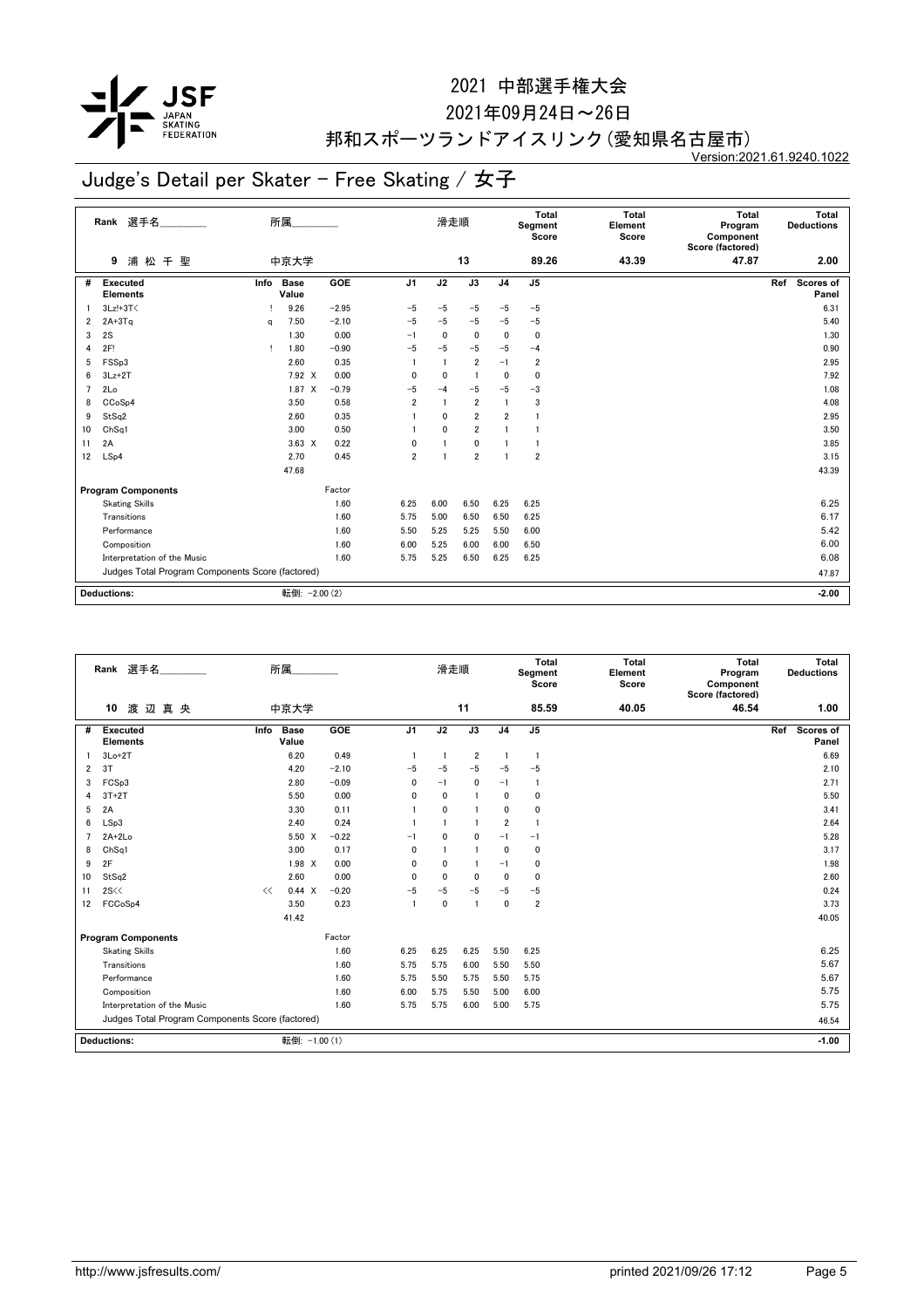

2021年09月24日~26日

## 邦和スポーツランドアイスリンク(愛知県名古屋市)

Version:2021.61.9240.1022

|    | Rank 選手名                                         |      | 所属                   |            |                | 滑走順            |                |                | <b>Total</b><br>Segment<br>Score | <b>Total</b><br>Element<br>Score | <b>Total</b><br>Program<br>Component<br>Score (factored) | <b>Total</b><br><b>Deductions</b> |
|----|--------------------------------------------------|------|----------------------|------------|----------------|----------------|----------------|----------------|----------------------------------|----------------------------------|----------------------------------------------------------|-----------------------------------|
|    | 今原実丘<br>11                                       |      | 中京大学                 |            |                |                | 4              |                | 85.02                            | 39.96                            | 45.06                                                    | 0.00                              |
| #  | <b>Executed</b><br><b>Elements</b>               | Info | <b>Base</b><br>Value | <b>GOE</b> | J <sub>1</sub> | J2             | J3             | J <sub>4</sub> | J <sub>5</sub>                   |                                  |                                                          | <b>Scores of</b><br>Ref<br>Panel  |
|    | $2A+2T$                                          |      | 4.60                 | 0.33       | $\overline{1}$ |                | 0              | $\overline{1}$ | $\mathbf{1}$                     |                                  |                                                          | 4.93                              |
| 2  | 3T                                               |      | 4.20                 | $-1.82$    | $-5$           | $-4$           | $-5$           | $-4$           | $-4$                             |                                  |                                                          | 2.38                              |
| 3  | $3S+2T$                                          |      | 5.60                 | $-0.72$    | $-1$           | $-2$           | $-3$           | $-2$           | $-1$                             |                                  |                                                          | 4.88                              |
| 4  | StSq2                                            |      | 2.60                 | 0.43       |                |                | $\overline{1}$ | 3              | 3                                |                                  |                                                          | 3.03                              |
| 5  | 2A                                               |      | 3.30                 | 0.66       |                | $\overline{2}$ | $\overline{2}$ | $\overline{2}$ | $\overline{2}$                   |                                  |                                                          | 3.96                              |
| 6  | FCCoSp4V                                         |      | 2.63                 | 0.00       |                | 0              | $\overline{1}$ | $-1$           | $-1$                             |                                  |                                                          | 2.63                              |
|    | 2Lz+1Eu<<+2S                                     | <<   | $3.74 \times$        | $-0.77$    | -4             | $-4$           | $-3$           | $-4$           | $-3$                             |                                  |                                                          | 2.97                              |
| 8  | CCoSp4                                           |      | 3.50                 | 0.00       | $\mathbf{0}$   | 0              | $\mathbf 0$    | $\mathbf 0$    | 0                                |                                  |                                                          | 3.50                              |
| 9  | 2F                                               |      | 1.98 X               | 0.00       | $\mathbf{0}$   | 0              | 0              | 0              | 0                                |                                  |                                                          | 1.98                              |
| 10 | 2Lz                                              |      | $2.31 \t X$          | 0.00       | $\mathbf{0}$   | $\mathbf{0}$   | $\mathbf{0}$   | $\mathbf{0}$   | $\mathbf 0$                      |                                  |                                                          | 2.31                              |
| 11 | LSp4                                             |      | 2.70                 | 0.36       |                |                | $\blacksquare$ | $\overline{2}$ | $\overline{2}$                   |                                  |                                                          | 3.06                              |
| 12 | Ch <sub>Sq1</sub>                                |      | 3.00                 | 1.33       | $\overline{2}$ |                | $\overline{2}$ | 4              | 4                                |                                  |                                                          | 4.33                              |
|    |                                                  |      | 40.16                |            |                |                |                |                |                                  |                                  |                                                          | 39.96                             |
|    | <b>Program Components</b>                        |      |                      | Factor     |                |                |                |                |                                  |                                  |                                                          |                                   |
|    | <b>Skating Skills</b>                            |      |                      | 1.60       | 5.75           | 5.50           | 5.50           | 5.75           | 5.50                             |                                  |                                                          | 5.58                              |
|    | Transitions                                      |      |                      | 1.60       | 5.25           | 5.25           | 5.00           | 5.75           | 5.50                             |                                  |                                                          | 5.33                              |
|    | Performance                                      |      |                      | 1.60       | 5.50           | 5.25           | 5.25           | 7.00           | 6.00                             |                                  |                                                          | 5.58                              |
|    | Composition                                      |      |                      | 1.60       | 5.75           | 5.25           | 4.75           | 6.75           | 6.25                             |                                  |                                                          | 5.75                              |
|    | Interpretation of the Music                      |      |                      | 1.60       | 5.75           | 5.50           | 5.75           | 6.50           | 6.25                             |                                  |                                                          | 5.92                              |
|    | Judges Total Program Components Score (factored) |      |                      |            |                |                |                |                |                                  |                                  |                                                          | 45.06                             |
|    |                                                  |      |                      |            |                |                |                |                |                                  |                                  |                                                          |                                   |
|    | <b>Deductions:</b>                               |      |                      |            |                |                |                |                |                                  |                                  |                                                          | 0.00                              |

|    | 選手名<br>Rank                                      |                               | 所属                   |         |                | 滑走順          |                |                | <b>Total</b><br>Segment<br>Score | Total<br>Element<br>Score | <b>Total</b><br>Program<br>Component<br>Score (factored) | Total<br><b>Deductions</b> |
|----|--------------------------------------------------|-------------------------------|----------------------|---------|----------------|--------------|----------------|----------------|----------------------------------|---------------------------|----------------------------------------------------------|----------------------------|
|    | 渡邉朱音<br>12                                       |                               | 椙山女学園大学              |         |                |              | 6              |                | 84.33                            | 42.21                     | 42.12                                                    | 0.00                       |
| #  | Executed<br><b>Elements</b>                      | Info                          | <b>Base</b><br>Value | GOE     | J <sub>1</sub> | J2           | J3             | J <sub>4</sub> | J <sub>5</sub>                   |                           |                                                          | Scores of<br>Ref<br>Panel  |
|    | 3T                                               |                               | 4.20                 | 0.14    |                | $\mathbf 0$  |                | $\mathbf{0}$   | $\pmb{0}$                        |                           |                                                          | 4.34                       |
| 2  | 3F<                                              | $\overline{\left( \right. }%$ | 4.24                 | $-0.85$ | $-2$           | $-2$         | $-2$           | $-3$           | $-2$                             |                           |                                                          | 3.39                       |
| 3  | 3S <                                             | <<                            | 1.30                 | $-0.39$ | $-3$           | $-3$         | $-5$           | $-3$           | $-3$                             |                           |                                                          | 0.91                       |
| 4  | FSSp3                                            |                               | 2.60                 | 0.00    |                | $\mathbf{0}$ | $\mathbf 0$    | $\mathbf{0}$   | 0                                |                           |                                                          | 2.60                       |
| 5  | ChSq1                                            |                               | 3.00                 | 0.17    |                | $\mathbf{0}$ | $\mathbf{0}$   | $\overline{1}$ | 0                                |                           |                                                          | 3.17                       |
| 6  | 3S<+2T                                           | $\langle$                     | 4.74                 | $-0.69$ | $-2$           | $-2$         | -3             | $-2$           | $-2$                             |                           |                                                          | 4.05                       |
| 7  | CSp3                                             |                               | 2.30                 | 0.15    |                | 1            | $\mathbf 0$    | $\mathbf{0}$   | $\overline{\mathbf{2}}$          |                           |                                                          | 2.45                       |
| 8  | 2F!+2A+SEQ                                       | т.                            | 4.49 X               | $-0.44$ | $-1$           | $-1$         | $-3$           | $-1$           | $-2$                             |                           |                                                          | 4.05                       |
| 9  | $3Tq+2T+2Lo$                                     | a                             | 7.92 X               | $-0.98$ | $-2$           | $-2$         | $-3$           | $-3$           | $-1$                             |                           |                                                          | 6.94                       |
| 10 | 2A                                               |                               | $3.63 \times$        | 0.11    | 0              | $\mathbf{0}$ | -1             | $\mathbf{0}$   | $\overline{1}$                   |                           |                                                          | 3.74                       |
| 11 | StSq2                                            |                               | 2.60                 | 0.00    |                | 0            | $\mathbf{0}$   | $\Omega$       | 0                                |                           |                                                          | 2.60                       |
| 12 | CCoSp4                                           |                               | 3.50                 | 0.47    |                | 0            | $\overline{2}$ | 1              | $\overline{2}$                   |                           |                                                          | 3.97                       |
|    |                                                  |                               | 44.52                |         |                |              |                |                |                                  |                           |                                                          | 42.21                      |
|    | <b>Program Components</b>                        |                               |                      | Factor  |                |              |                |                |                                  |                           |                                                          |                            |
|    | <b>Skating Skills</b>                            |                               |                      | 1.60    | 5.75           | 5.25         | 5.75           | 5.00           | 5.75                             |                           |                                                          | 5.58                       |
|    | Transitions                                      |                               |                      | 1.60    | 5.25           | 4.75         | 5.00           | 5.25           | 5.00                             |                           |                                                          | 5.08                       |
|    | Performance                                      |                               |                      | 1.60    | 5.50           | 5.00         | 5.50           | 5.00           | 5.75                             |                           |                                                          | 5.33                       |
|    | Composition                                      |                               |                      | 1.60    | 5.75           | 4.75         | 5.00           | 4.50           | 5.50                             |                           |                                                          | 5.08                       |
|    | Interpretation of the Music                      |                               |                      | 1.60    | 5.50           | 5.00         | 5.25           | 4.75           | 5.75                             |                           |                                                          | 5.25                       |
|    | Judges Total Program Components Score (factored) |                               |                      |         |                |              |                |                |                                  |                           |                                                          | 42.12                      |
|    | Deductions:                                      |                               |                      |         |                |              |                |                |                                  |                           |                                                          | 0.00                       |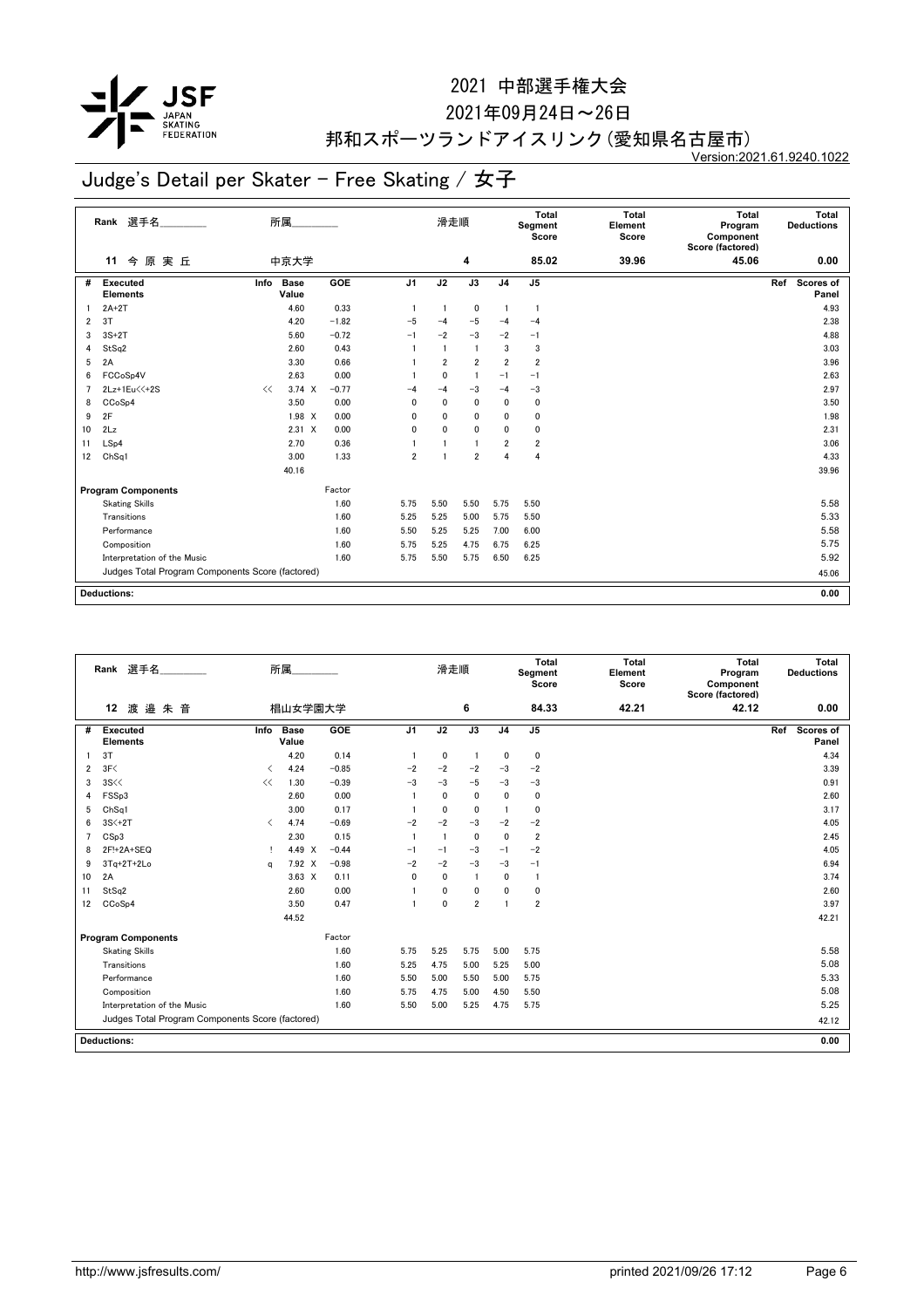

#### 2021年09月24日~26日

## 邦和スポーツランドアイスリンク(愛知県名古屋市)

Version:2021.61.9240.1022

|                | Rank 選手名                                         | 所属                           |         |                | 滑走順            |                 |                | Total<br>Segment<br>Score | <b>Total</b><br>Element<br>Score | <b>Total</b><br>Program<br>Component<br>Score (factored) | Total<br><b>Deductions</b> |
|----------------|--------------------------------------------------|------------------------------|---------|----------------|----------------|-----------------|----------------|---------------------------|----------------------------------|----------------------------------------------------------|----------------------------|
|                | 伊<br>藤有里<br>13                                   | ポラリス中部FSC                    |         |                |                | 3               |                | 82.19                     | 39.80                            | 42.39                                                    | 0.00                       |
| #              | Executed<br><b>Elements</b>                      | <b>Base</b><br>Info<br>Value | GOE     | J <sub>1</sub> | J <sub>2</sub> | $\overline{J3}$ | J <sub>4</sub> | J <sub>5</sub>            |                                  |                                                          | Scores of<br>Ref<br>Panel  |
| -1             | $3Lo+2T$                                         | 6.20                         | 0.33    | $\overline{2}$ | $\mathbf 0$    | $\overline{1}$  | 0              | $\mathbf{1}$              |                                  |                                                          | 6.53                       |
| 2              | 3Lo                                              | 4.90                         | 0.00    |                | 0              | 0               | 0              | 0                         |                                  |                                                          | 4.90                       |
| 3              | 2T                                               | 1.30                         | 0.00    | 0              | 0              | 0               | 0              | 0                         |                                  |                                                          | 1.30                       |
| 4              | FSS <sub>p4</sub>                                | 3.00                         | 0.30    |                |                | $\overline{2}$  | 0              |                           |                                  |                                                          | 3.30                       |
| 5              | $3T+1T$                                          | 4.60                         | 0.00    | 0              | $\mathbf{0}$   | 0               | $-1$           | 0                         |                                  |                                                          | 4.60                       |
| 6              | CCoSp2                                           | 2.50                         | 0.08    |                | $\mathbf{0}$   | 0               | 0              | -1                        |                                  |                                                          | 2.58                       |
| $\overline{7}$ | 2S                                               | $1.43 \times$                | $-0.04$ | 0              | $-1$           | $\mathbf{0}$    | 0              | $-1$                      |                                  |                                                          | 1.39                       |
| 8              | ChSq1                                            | 3.00                         | 0.33    |                | $\mathbf{0}$   | $-1$            | $\mathbf{1}$   | $\mathbf{1}$              |                                  |                                                          | 3.33                       |
| 9              | 2A                                               | $3.63 \times$                | 0.00    | $\mathbf{0}$   | $\mathbf{0}$   | $\overline{1}$  | $-1$           | 0                         |                                  |                                                          | 3.63                       |
| 10             | 2A                                               | $3.63 \times$                | $-0.22$ | 0              | $-1$           | $-1$            | $-2$           | 0                         |                                  |                                                          | 3.41                       |
| 11             | StSq1                                            | 1.80                         | 0.06    | $\mathbf{0}$   | $\mathbf{0}$   | $\mathbf 0$     | $\mathbf{1}$   |                           |                                  |                                                          | 1.86                       |
| 12             | LSp4                                             | 2.70                         | 0.27    | 1              |                | $\blacksquare$  | $\mathbf 0$    |                           |                                  |                                                          | 2.97                       |
|                |                                                  | 38.69                        |         |                |                |                 |                |                           |                                  |                                                          | 39.80                      |
|                | <b>Program Components</b>                        |                              | Factor  |                |                |                 |                |                           |                                  |                                                          |                            |
|                | <b>Skating Skills</b>                            |                              | 1.60    | 5.50           | 5.50           | 5.25            | 5.25           | 5.25                      |                                  |                                                          | 5.33                       |
|                | Transitions                                      |                              | 1.60    | 5.00           | 5.25           | 4.75            | 5.00           | 5.00                      |                                  |                                                          | 5.00                       |
|                | Performance                                      |                              | 1.60    | 5.50           | 5.50           | 5.00            | 5.50           | 5.50                      |                                  |                                                          | 5.50                       |
|                | Composition                                      |                              | 1.60    | 5.50           | 5.25           | 4.75            | 5.75           | 5.25                      |                                  |                                                          | 5.33                       |
|                | Interpretation of the Music                      |                              | 1.60    | 5.75           | 5.25           | 4.75            | 5.25           | 5.50                      |                                  |                                                          | 5.33                       |
|                | Judges Total Program Components Score (factored) |                              |         |                |                |                 |                |                           |                                  |                                                          | 42.39                      |
|                |                                                  |                              |         |                |                |                 |                |                           |                                  |                                                          |                            |
|                | <b>Deductions:</b>                               |                              |         |                |                |                 |                |                           |                                  |                                                          | 0.00                       |

|                | 所属<br>Rank 選手名                                   |      |                      |            |                | 滑走順  |              | Total<br>Segment<br>Score |                | <b>Total</b><br>Element<br>Score | Total<br>Program<br>Component<br>Score (factored) | Total<br><b>Deductions</b> |
|----------------|--------------------------------------------------|------|----------------------|------------|----------------|------|--------------|---------------------------|----------------|----------------------------------|---------------------------------------------------|----------------------------|
|                | 14<br>加 藤 利緒菜                                    |      | 中京大学                 |            |                |      | 16           |                           | 76.10          | 30.50                            | 47.60                                             | 2.00                       |
| #              | Executed<br><b>Elements</b>                      | Info | <b>Base</b><br>Value | <b>GOE</b> | J <sub>1</sub> | J2   | J3           | J <sub>4</sub>            | J <sub>5</sub> |                                  |                                                   | Scores of<br>Ref<br>Panel  |
|                | 2F                                               |      | 1.80                 | 0.00       | 0              | 0    | 0            | $\mathbf{0}$              | 0              |                                  |                                                   | 1.80                       |
| 2              | 2Lo                                              |      | 1.70                 | 0.00       | 0              | 0    | 0            | 0                         | $\mathbf 0$    |                                  |                                                   | 1.70                       |
| 3              | 3S                                               |      | 4.30                 | $-0.57$    | $-2$           | $-1$ | $-1$         | $-2$                      | $-1$           |                                  |                                                   | 3.73                       |
| 4              | FCCoSp4                                          |      | 3.50                 | 0.12       |                | 0    | 0            | $\mathbf{0}$              | $\mathbf{1}$   |                                  |                                                   | 3.62                       |
| 5              | StSq2                                            |      | 2.60                 | 0.09       |                | 0    | 0            |                           | 0              |                                  |                                                   | 2.69                       |
| 6              | 3Tq                                              | a    | 4.20                 | $-2.10$    | $-5$           | $-5$ | $-5$         | $-5$                      | $-5$           |                                  |                                                   | 2.10                       |
| $\overline{7}$ | 1Lo                                              |      | $0.55 \quad X$       | $-0.05$    | $-1$           | $-1$ | $-1$         | $\mathbf{0}$              | $-1$           |                                  |                                                   | 0.50                       |
| 8              | CCoSp2V                                          |      | 1.88                 | $-0.44$    | $-4$           | $-3$ | $-1$         | $-2$                      | $-2$           |                                  |                                                   | 1.44                       |
| 9              | ChSq1                                            |      | 3.00                 | $-0.33$    | 1              | $-2$ | -1           | $-1$                      | $-2$           |                                  |                                                   | 2.67                       |
| 10             | $3Tq+2T+2Log$                                    | a    | 7.92 X               | $-1.68$    | $-4$           | $-2$ | $-4$         | $-4$                      | $-4$           |                                  |                                                   | 6.24                       |
| 11             | 2A                                               |      | $3.63 \times$        | $-1.65$    | $-5$           | $-5$ | $-5$         | $-5$                      | $-5$           |                                  |                                                   | 1.98                       |
| 12             | LSp2                                             |      | 1.90                 | 0.13       | $\mathbf{1}$   | -1   | $\mathbf{0}$ | $\mathbf{0}$              | $\overline{2}$ |                                  |                                                   | 2.03                       |
|                |                                                  |      | 36.98                |            |                |      |              |                           |                |                                  |                                                   | 30.50                      |
|                | <b>Program Components</b>                        |      |                      | Factor     |                |      |              |                           |                |                                  |                                                   |                            |
|                | <b>Skating Skills</b>                            |      |                      | 1.60       | 6.50           | 6.25 | 6.50         | 6.00                      | 5.75           |                                  |                                                   | 6.25                       |
|                | Transitions                                      |      |                      | 1.60       | 6.00           | 5.50 | 6.25         | 6.50                      | 5.50           |                                  |                                                   | 5.92                       |
|                | Performance                                      |      |                      | 1.60       | 6.00           | 5.75 | 5.75         | 6.25                      | 5.50           |                                  |                                                   | 5.83                       |
|                | Composition                                      |      |                      | 1.60       | 6.25           | 5.75 | 6.00         | 6.75                      | 5.75           |                                  |                                                   | 6.00                       |
|                | Interpretation of the Music                      |      |                      | 1.60       | 6.00           | 5.50 | 5.75         | 6.00                      | 5.50           |                                  |                                                   | 5.75                       |
|                | Judges Total Program Components Score (factored) |      |                      |            |                |      |              |                           |                |                                  |                                                   | 47.60                      |
|                | <b>Deductions:</b>                               |      | 転倒: - 2.00 (2)       |            |                |      |              |                           |                |                                  |                                                   | $-2.00$                    |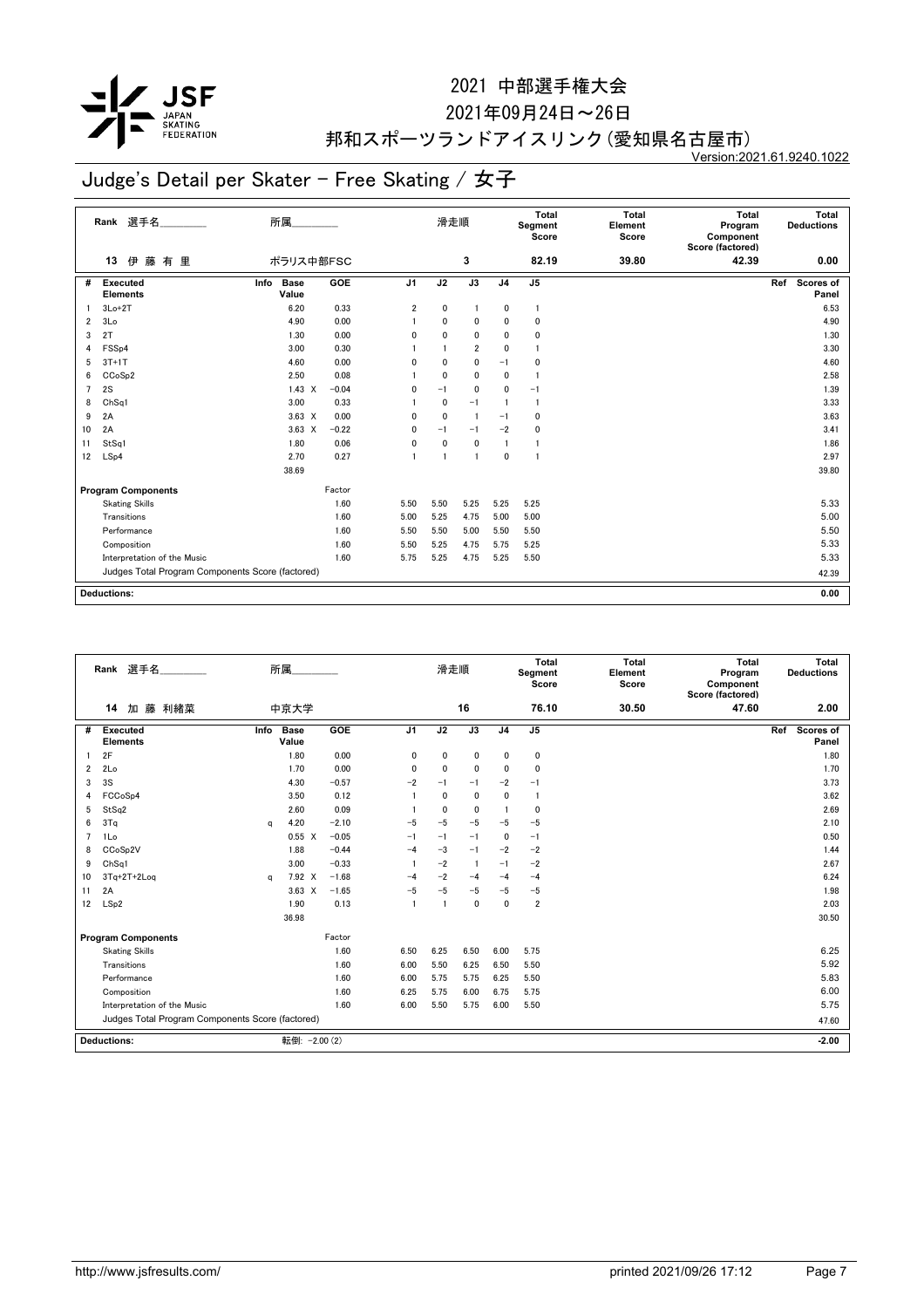

2021年09月24日~26日

## 邦和スポーツランドアイスリンク(愛知県名古屋市)

Version:2021.61.9240.1022

|                | Rank 選手名________<br>所属                           |        |                      |            |                | 滑走順          |                          |                          | Total<br>Segment<br>Score | <b>Total</b><br>Element<br>Score | <b>Total</b><br>Program<br>Component<br>Score (factored) | Total<br><b>Deductions</b> |
|----------------|--------------------------------------------------|--------|----------------------|------------|----------------|--------------|--------------------------|--------------------------|---------------------------|----------------------------------|----------------------------------------------------------|----------------------------|
|                | 金澤茉由<br>15                                       |        | 中京大学                 |            |                |              | 8                        |                          | 74.12                     | 33.92                            | 41.20                                                    | 1.00                       |
| #              | Executed<br><b>Elements</b>                      | Info   | <b>Base</b><br>Value | <b>GOE</b> | J <sub>1</sub> | J2           | $\overline{J3}$          | J <sub>4</sub>           | J <sub>5</sub>            |                                  |                                                          | Scores of<br>Ref<br>Panel  |
|                | $3T+2T$                                          |        | 5.50                 | 0.28       |                |              | 0                        | 0                        | $\overline{1}$            |                                  |                                                          | 5.78                       |
| $\overline{2}$ | 3T                                               |        | 4.20                 | $-2.10$    | $-5$           | $-5$         | $-5$                     | $-5$                     | $-5$                      |                                  |                                                          | 2.10                       |
| 3              | 2S                                               |        | 1.30                 | $-0.09$    | $-1$           | $\mathbf{0}$ | $-1$                     | $-1$                     | $\mathbf 0$               |                                  |                                                          | 1.21                       |
| 4              | 2A                                               |        | 3.30                 | 0.11       | $\mathbf{1}$   |              | 0                        | $\mathbf 0$              | $\mathbf 0$               |                                  |                                                          | 3.41                       |
| 5              | LSp4                                             |        | 2.70                 | 0.27       | -1             |              | 0                        | $\overline{1}$           | $\overline{2}$            |                                  |                                                          | 2.97                       |
| 6              | $2Aq+1Eu+2S$                                     | a      | $5.61 \t X$          | $-0.66$    | $-2$           | $-2$         | $-2$                     | $-2$                     | $-2$                      |                                  |                                                          | 4.95                       |
| $\overline{7}$ | $2S*$                                            | $\ast$ | 0.00 X               | 0.00       |                |              | $\overline{\phantom{0}}$ | $\overline{\phantom{0}}$ | $\overline{\phantom{0}}$  |                                  |                                                          | 0.00                       |
| 8              | $2F+2T$                                          |        | $3.41 \times$        | $-0.12$    | 0              | 0            | $-2$                     | $-1$                     | $-1$                      |                                  |                                                          | 3.29                       |
| 9              | FSS <sub>p4</sub>                                |        | 3.00                 | 0.00       | 0              | $\mathbf{0}$ | 0                        | $\mathbf 0$              | $\overline{1}$            |                                  |                                                          | 3.00                       |
| 10             | StSq1                                            |        | 1.80                 | $-0.06$    | 0              | $-1$         | 0                        | $-1$                     | $\mathbf 0$               |                                  |                                                          | 1.74                       |
| 11             | ChSq1                                            |        | 3.00                 | $-0.33$    | 0              | $-2$         | -1                       | 0                        | $-2$                      |                                  |                                                          | 2.67                       |
| 12             | CCoSp3                                           |        | 3.00                 | $-0.20$    | $-1$           | $\mathbf{0}$ | $\mathbf{0}$             | $-2$                     | $-1$                      |                                  |                                                          | 2.80                       |
|                |                                                  |        | 36.82                |            |                |              |                          |                          |                           |                                  |                                                          | 33.92                      |
|                | <b>Program Components</b>                        |        |                      | Factor     |                |              |                          |                          |                           |                                  |                                                          |                            |
|                | <b>Skating Skills</b>                            |        |                      | 1.60       | 5.75           | 5.25         | 5.50                     | 5.00                     | 5.25                      |                                  |                                                          | 5.33                       |
|                | Transitions                                      |        |                      | 1.60       | 5.25           | 4.75         | 4.50                     | 5.50                     | 4.75                      |                                  |                                                          | 4.92                       |
|                | Performance                                      |        |                      | 1.60       | 5.50           | 5.00         | 5.25                     | 5.75                     | 5.00                      |                                  |                                                          | 5.25                       |
|                | Composition                                      |        |                      | 1.60       | 5.50           | 5.00         | 5.00                     | 5.75                     | 4.75                      |                                  |                                                          | 5.17                       |
|                | Interpretation of the Music                      |        |                      | 1.60       | 5.25           | 5.00         | 5.00                     | 6.25                     | 4.75                      |                                  |                                                          | 5.08                       |
|                | Judges Total Program Components Score (factored) |        |                      |            |                |              |                          |                          |                           |                                  |                                                          | 41.20                      |
|                |                                                  |        |                      |            |                |              |                          |                          |                           |                                  |                                                          |                            |
|                | <b>Deductions:</b>                               |        | 転倒: -1.00 (1)        |            |                |              |                          |                          |                           |                                  |                                                          | $-1.00$                    |

|                | 選手名<br>Rank                                      |                               | 所属                   |         |                | 滑走順          |                |                | <b>Total</b><br>Segment<br>Score | <b>Total</b><br>Element<br>Score | <b>Total</b><br>Program<br>Component<br>Score (factored) | Total<br><b>Deductions</b> |
|----------------|--------------------------------------------------|-------------------------------|----------------------|---------|----------------|--------------|----------------|----------------|----------------------------------|----------------------------------|----------------------------------------------------------|----------------------------|
|                | 16<br>鬼<br>頭 まりあ                                 |                               | 中京大学                 |         |                |              | 10             |                | 72.97                            | 32.83                            | 42.14                                                    | 2.00                       |
| #              | Executed<br><b>Elements</b>                      | Info                          | <b>Base</b><br>Value | GOE     | J <sub>1</sub> | J2           | J3             | J <sub>4</sub> | J <sub>5</sub>                   |                                  |                                                          | Ref<br>Scores of<br>Panel  |
|                | 2Lz!                                             |                               | 2.10                 | $-1.05$ | $-5$           | $-5$         | $-5$           | $-5$           | $-5$                             |                                  |                                                          | 1.05                       |
| $\overline{2}$ | 2S                                               |                               | 1.30                 | $-0.30$ | $-2$           | $-2$         | $-3$           | $-1$           | $-3$                             |                                  |                                                          | 1.00                       |
| 3              | 2S                                               |                               | 1.30                 | $-0.13$ | $-1$           | $\mathbf{0}$ | $-1$           | $-1$           | $-1$                             |                                  |                                                          | 1.17                       |
| 4              | 3T                                               |                               | 4.20                 | $-2.10$ | $-5$           | $-5$         | $-5$           | $-5$           | $-5$                             |                                  |                                                          | 2.10                       |
| 5              | FCSp3                                            |                               | 2.80                 | $-0.09$ | 0              | $\Omega$     | $-1$           | $\mathbf 0$    | $-1$                             |                                  |                                                          | 2.71                       |
| 6              | SSp3                                             |                               | 2.10                 | 0.21    | $\overline{2}$ |              | $\overline{1}$ | -1             | $\mathbf{1}$                     |                                  |                                                          | 2.31                       |
| $\overline{7}$ | StSq1                                            |                               | 1.80                 | $-0.06$ | -1             | $\mathbf{0}$ | $-1$           | $-1$           | $\mathbf 0$                      |                                  |                                                          | 1.74                       |
| 8              | $2A+2T$                                          |                               | $5.06 \t X$          | 0.33    |                |              | 0              | $\overline{1}$ | $\mathbf{1}$                     |                                  |                                                          | 5.39                       |
| 9              | 3T<+REP                                          | $\overline{\left( \right. }%$ | $2.59$ X             | $-0.90$ | $-3$           | $-3$         | $-3$           | $-2$           | $-2$                             |                                  |                                                          | 1.69                       |
| 10             | 2A+2T+2Lo                                        |                               | 6.93 X               | 0.22    | 0              |              | $-1$           | $\overline{1}$ | $\mathbf{1}$                     |                                  |                                                          | 7.15                       |
| 11             | Ch <sub>Sq1</sub>                                |                               | 3.00                 | $-0.33$ | $-1$           | $\mathbf{0}$ | -1             | $-2$           | $-1$                             |                                  |                                                          | 2.67                       |
| 12             | CCoSp4                                           |                               | 3.50                 | 0.35    | $\overline{1}$ |              | 0              | $\overline{1}$ | $\overline{2}$                   |                                  |                                                          | 3.85                       |
|                |                                                  |                               | 36.68                |         |                |              |                |                |                                  |                                  |                                                          | 32.83                      |
|                | <b>Program Components</b>                        |                               |                      | Factor  |                |              |                |                |                                  |                                  |                                                          |                            |
|                | <b>Skating Skills</b>                            |                               |                      | 1.60    | 5.75           | 6.00         | 5.50           | 5.50           | 5.75                             |                                  |                                                          | 5.67                       |
|                | Transitions                                      |                               |                      | 1.60    | 5.25           | 5.75         | 5.00           | 5.00           | 5.25                             |                                  |                                                          | 5.17                       |
|                | Performance                                      |                               |                      | 1.60    | 5.25           | 5.50         | 4.75           | 4.25           | 5.25                             |                                  |                                                          | 5.08                       |
|                | Composition                                      |                               |                      | 1.60    | 5.50           | 5.50         | 4.50           | 4.75           | 5.25                             |                                  |                                                          | 5.17                       |
|                | Interpretation of the Music                      |                               |                      | 1.60    | 5.25           | 5.50         | 5.00           | 4.50           | 5.50                             |                                  |                                                          | 5.25                       |
|                | Judges Total Program Components Score (factored) |                               |                      |         |                |              |                |                |                                  |                                  |                                                          | 42.14                      |
|                | <b>Deductions:</b>                               |                               | 転倒: -2.00 (2)        |         |                |              |                |                |                                  |                                  |                                                          | $-2.00$                    |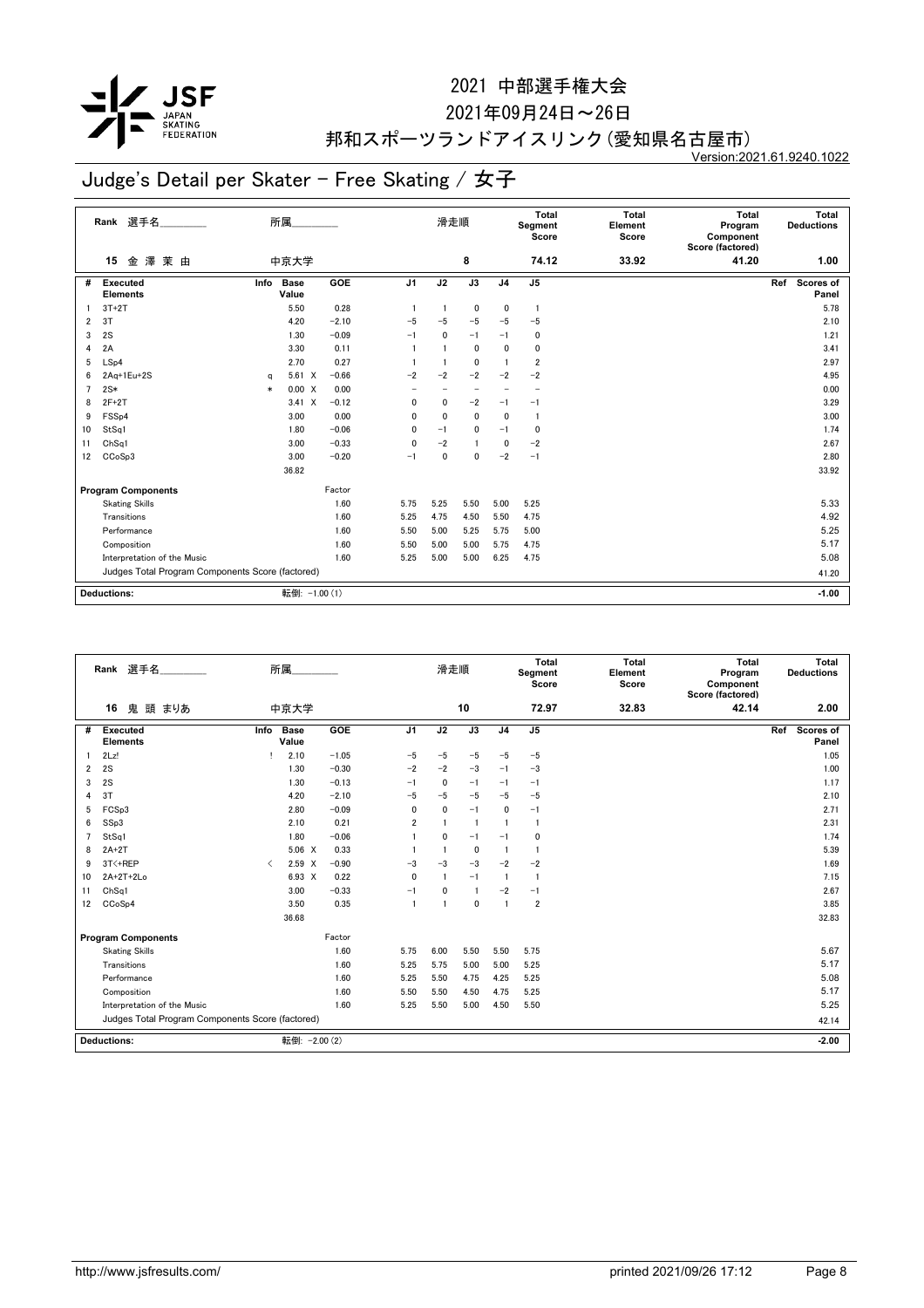

2021年09月24日~26日

## 邦和スポーツランドアイスリンク(愛知県名古屋市)

Version:2021.61.9240.1022

|    | Rank 選手名<br>所属                                   |           |                      |            |                | 滑走順          |                 |                         | <b>Total</b><br>Segment<br>Score | <b>Total</b><br>Element<br>Score | <b>Total</b><br>Program<br>Component<br>Score (factored) | Total<br><b>Deductions</b> |
|----|--------------------------------------------------|-----------|----------------------|------------|----------------|--------------|-----------------|-------------------------|----------------------------------|----------------------------------|----------------------------------------------------------|----------------------------|
|    | 森<br>夏<br>$\pm$<br>17                            |           |                      | 邦和みなとスケート部 |                |              | 5               |                         | 70.49                            | 30.36                            | 42.13                                                    | 2.00                       |
| #  | <b>Executed</b><br><b>Elements</b>               | Info      | <b>Base</b><br>Value | <b>GOE</b> | J <sub>1</sub> | J2           | $\overline{J3}$ | J <sub>4</sub>          | J <sub>5</sub>                   |                                  |                                                          | Scores of<br>Ref<br>Panel  |
|    | 3Sq                                              | q         | 4.30                 | $-2.15$    | $-5$           | $-5$         | $-5$            | $-5$                    | $-4$                             |                                  |                                                          | 2.15                       |
| 2  | 3S+REP                                           |           | 3.01                 | $-2.15$    | $-5$           | $-5$         | $-5$            | $-5$                    | $-5$                             |                                  |                                                          | 0.86                       |
| 3  | 3T                                               |           | 4.20                 | $-2.10$    | $-5$           | $-5$         | $-5$            | $-5$                    | $-5$                             |                                  |                                                          | 2.10                       |
| 4  | FCS <sub>p2</sub>                                |           | 2.30                 | 0.00       | 0              | $\mathbf{0}$ | 0               | $-2$                    | 0                                |                                  |                                                          | 2.30                       |
| 5  | 2A                                               |           | 3.30                 | 0.00       | 0              | $\mathbf{0}$ | $-2$            | 0                       | $\mathbf 0$                      |                                  |                                                          | 3.30                       |
| 6  | StSq2                                            |           | 2.60                 | 0.00       | 0              |              | 0               | $\mathbf{0}$            | $\mathbf 0$                      |                                  |                                                          | 2.60                       |
| 7  | 2T                                               |           | $1.43 \times$        | 0.00       | $-1$           | 0            | $\mathbf{1}$    | $\mathbf{0}$            | $\mathbf{0}$                     |                                  |                                                          | 1.43                       |
| 8  | $2Lz+2Lo\leq$                                    | $\langle$ | 3.81 X               | $-0.98$    | $-5$           | $-5$         | $-3$            | $-5$                    | $-4$                             |                                  |                                                          | 2.83                       |
| 9  | ChSq1                                            |           | 3.00                 | 0.00       | 0              | $\mathbf{0}$ | $\overline{1}$  | 0                       | $-1$                             |                                  |                                                          | 3.00                       |
| 10 | 2A<                                              | $\langle$ | $2.90 \times$        | $-0.70$    | $-2$           | $-2$         | $-3$            | $-3$                    | $-3$                             |                                  |                                                          | 2.20                       |
| 11 | FCCoSp4                                          |           | 3.50                 | 0.12       | -1             | $\mathbf{0}$ | $\mathbf{0}$    | $\overline{\mathbf{1}}$ | $\mathbf 0$                      |                                  |                                                          | 3.62                       |
| 12 | CCoSp4                                           |           | 3.50                 | 0.47       | $\overline{2}$ | 1            | 0               | $\overline{\mathbf{1}}$ | $\overline{2}$                   |                                  |                                                          | 3.97                       |
|    |                                                  |           | 37.85                |            |                |              |                 |                         |                                  |                                  |                                                          | 30.36                      |
|    | <b>Program Components</b>                        |           |                      | Factor     |                |              |                 |                         |                                  |                                  |                                                          |                            |
|    | <b>Skating Skills</b>                            |           |                      | 1.60       | 5.50           | 5.75         | 5.50            | 5.00                    | 5.50                             |                                  |                                                          | 5.50                       |
|    | Transitions                                      |           |                      | 1.60       | 5.00           | 5.25         | 5.25            | 4.25                    | 5.25                             |                                  |                                                          | 5.17                       |
|    | Performance                                      |           |                      | 1.60       | 5.25           | 5.50         | 4.75            | 4.50                    | 5.25                             |                                  |                                                          | 5.08                       |
|    | Composition                                      |           |                      | 1.60       | 5.50           | 5.50         | 5.00            | 4.75                    | 5.50                             |                                  |                                                          | 5.33                       |
|    | Interpretation of the Music                      |           |                      | 1.60       | 5.25           | 5.50         | 5.25            | 4.50                    | 5.25                             |                                  |                                                          | 5.25                       |
|    | Judges Total Program Components Score (factored) |           |                      |            |                |              |                 |                         |                                  |                                  |                                                          | 42.13                      |
|    |                                                  |           |                      |            |                |              |                 |                         |                                  |                                  |                                                          |                            |
|    | <b>Deductions:</b>                               |           | 転倒: - 2.00 (2)       |            |                |              |                 |                         |                                  |                                  |                                                          | $-2.00$                    |

|                | 選手名<br>Rank                                      |           | 所属                   |         |                | 滑走順            |              |                | <b>Total</b><br>Segment<br>Score | <b>Total</b><br>Element<br>Score | Total<br>Program<br>Component<br>Score (factored) | Total<br><b>Deductions</b>       |
|----------------|--------------------------------------------------|-----------|----------------------|---------|----------------|----------------|--------------|----------------|----------------------------------|----------------------------------|---------------------------------------------------|----------------------------------|
|                | 18<br>浦<br>冨<br>真 以                              |           | 名古屋経済大学              |         |                |                | 2            |                | 64.73                            | 29.20                            | 36.53                                             | 1.00                             |
| #              | <b>Executed</b><br><b>Elements</b>               | Info      | <b>Base</b><br>Value | GOE     | J <sub>1</sub> | J2             | J3           | J <sub>4</sub> | J <sub>5</sub>                   |                                  |                                                   | <b>Scores of</b><br>Ref<br>Panel |
|                | $2A+2T$                                          |           | 4.60                 | 0.33    | 1              | $\overline{1}$ | -1           | $\overline{2}$ | $\mathbf 0$                      |                                  |                                                   | 4.93                             |
| $\overline{2}$ | 2T                                               |           | 1.30                 | 0.00    | 0              | 0              | 0            |                | 0                                |                                  |                                                   | 1.30                             |
| 3              | FSS <sub>p4</sub>                                |           | 3.00                 | 0.30    | 1              | 0              | $\mathbf{1}$ |                | $\mathbf{1}$                     |                                  |                                                   | 3.30                             |
| 4              | 2F                                               |           | 1.80                 | 0.00    | $\mathbf{0}$   |                | 0            | $\Omega$       | $\mathbf 0$                      |                                  |                                                   | 1.80                             |
| 5              | StSq1                                            |           | 1.80                 | $-0.12$ | $-1$           | 0              | 0            | $-1$           | $-3$                             |                                  |                                                   | 1.68                             |
| 6              | $2Lz+2Lo$                                        |           | 3.80                 | 0.00    | 0              | $-1$           | 0            | $\mathbf{0}$   | $\mathbf 0$                      |                                  |                                                   | 3.80                             |
| $\overline{7}$ | 1S                                               |           | 0.44 X               | 0.00    | 0              | 0              | 0            | 0              | 0                                |                                  |                                                   | 0.44                             |
| 8              | LSp3                                             |           | 2.40                 | 0.40    | $\overline{2}$ | -1             | 1            | $\overline{2}$ | $\overline{2}$                   |                                  |                                                   | 2.80                             |
| 9              | 2Lz!                                             | л.        | $2.31 \times$        | $-0.21$ | $-1$           | $-1$           | $-2$         | $\mathbf{0}$   | $-1$                             |                                  |                                                   | 2.10                             |
| 10             | ChSq1                                            |           | 3.00                 | $-0.33$ | 0              | 0              | $-2$         | $-1$           | $-1$                             |                                  |                                                   | 2.67                             |
| 11             | 2A<                                              | $\langle$ | $2.90 \times$        | $-1.32$ | $-5$           | $-5$           | $-5$         | $-5$           | $-5$                             |                                  |                                                   | 1.58                             |
| 12             | CCoSp4V                                          |           | 2.63                 | 0.17    | $\mathbf{1}$   | 1              | $\mathbf{0}$ | -1             | 0                                |                                  |                                                   | 2.80                             |
|                |                                                  |           | 29.98                |         |                |                |              |                |                                  |                                  |                                                   | 29.20                            |
|                | <b>Program Components</b>                        |           |                      | Factor  |                |                |              |                |                                  |                                  |                                                   |                                  |
|                | <b>Skating Skills</b>                            |           |                      | 1.60    | 4.75           | 5.25           | 4.75         | 4.75           | 4.25                             |                                  |                                                   | 4.75                             |
|                | Transitions                                      |           |                      | 1.60    | 4.25           | 5.25           | 5.00         | 4.25           | 3.75                             |                                  |                                                   | 4.50                             |
|                | Performance                                      |           |                      | 1.60    | 4.50           | 5.00           | 4.75         | 4.25           | 4.00                             |                                  |                                                   | 4.50                             |
|                | Composition                                      |           |                      | 1.60    | 4.50           | 5.00           | 4.50         | 4.50           | 3.75                             |                                  |                                                   | 4.50                             |
|                | Interpretation of the Music                      |           |                      | 1.60    | 4.25           | 5.00           | 5.00         | 4.50           | 3.75                             |                                  |                                                   | 4.58                             |
|                | Judges Total Program Components Score (factored) |           |                      |         |                |                |              |                |                                  |                                  |                                                   | 36.53                            |
|                | <b>Deductions:</b>                               |           | 転倒: -1.00 (1)        |         |                |                |              |                |                                  |                                  |                                                   | $-1.00$                          |